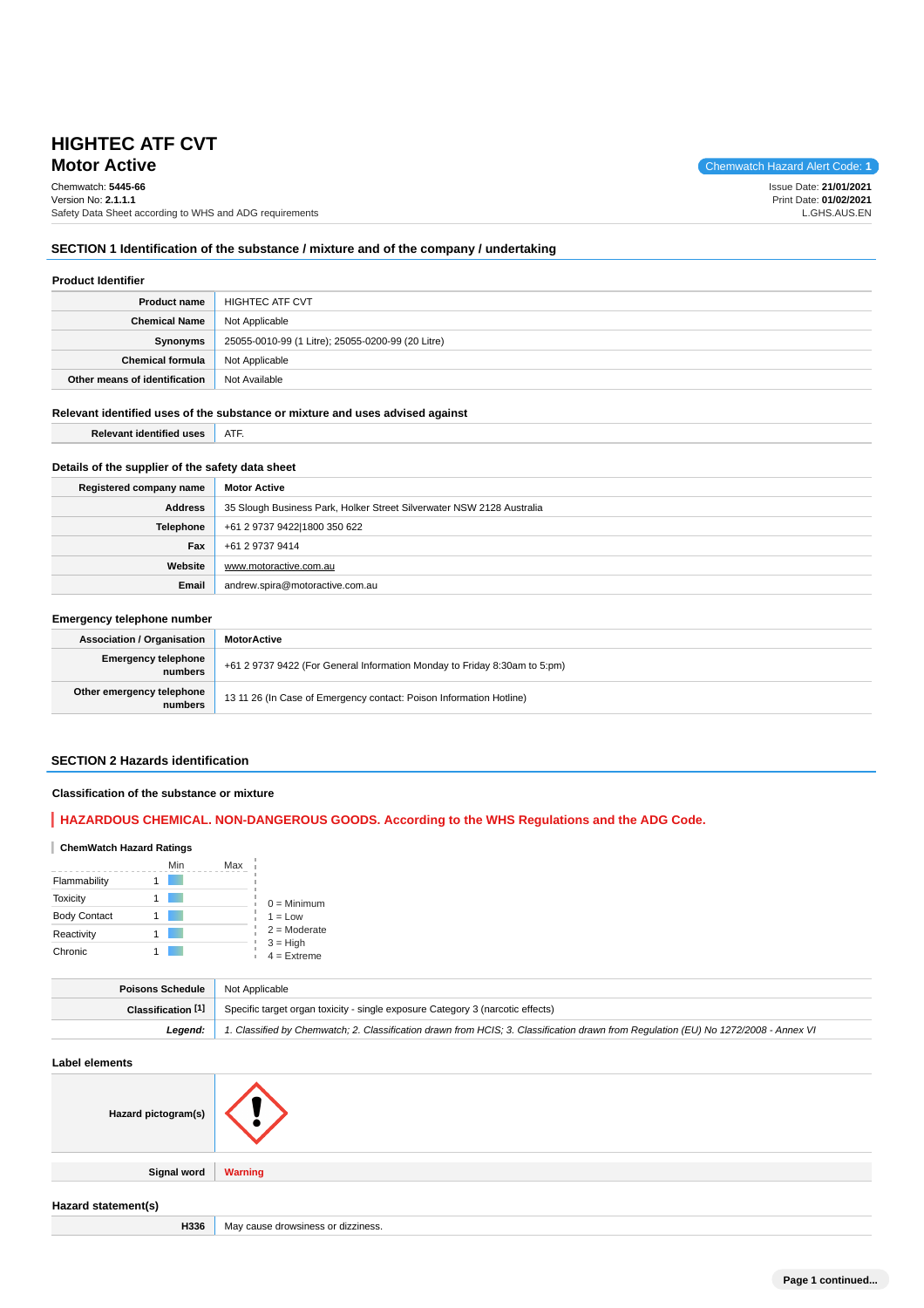## **Supplementary statement(s)**

Not Applicable

## **CLP classification (additional)**

#### Not Applicable

#### **Precautionary statement(s) Prevention**

| P271 | Use only outdoors or in a well-ventilated area. |
|------|-------------------------------------------------|
| P261 | Avoid breathing mist/vapours/spray.             |
|      |                                                 |

## **Precautionary statement(s) Response**

| P312      | Call a POISON CENTER or doctor/physician if you feel unwell.                                     |
|-----------|--------------------------------------------------------------------------------------------------|
| P304+P340 | IF INHALED: Remove victim to fresh air and keep at rest in a position comfortable for breathing. |
|           |                                                                                                  |

## **Precautionary statement(s) Storage**

| P405      |                                                        |
|-----------|--------------------------------------------------------|
| P403+P233 | stor:<br>tilatad nlaca<br>osed.<br>2. CODIDIDO<br>Koop |
|           |                                                        |

## **Precautionary statement(s) Disposal**

|  | <b>P501</b> Dispose of contents/container to authorised hazardous or special waste collection point in accordance with any local regulation. |  |
|--|----------------------------------------------------------------------------------------------------------------------------------------------|--|
|--|----------------------------------------------------------------------------------------------------------------------------------------------|--|

## **SECTION 3 Composition / information on ingredients**

#### **Substances**

See section below for composition of Mixtures

#### **Mixtures**

| <b>CAS No</b> | %[weight] | Name                                                    |
|---------------|-----------|---------------------------------------------------------|
| 64742-54-7.   | >60       | paraffinic distillate, heavy, hydrotreated (severe)     |
| Not Available | $5 - 15$  | methacrylate polymer                                    |
| 64742-55-8.   | $2.5 - 5$ | paraffinic distillate, light, hydrotreated (severe)     |
| 72623-86-0.   | $2.5 - 5$ | lubricating oils, petroleum C15-30 hydrotreated neutral |

## **SECTION 4 First aid measures**

#### **Description of first aid measures Eye Contact** If this product comes in contact with the eyes: Wash out immediately with fresh running water. Ensure complete irrigation of the eye by keeping eyelids apart and away from eye and moving the eyelids by occasionally lifting the upper and lower lids. Seek medical attention without delay; if pain persists or recurs seek medical attention. **Removal of contact lenses after an eye injury should only be undertaken by skilled personnel. Skin Contact** If skin or hair contact occurs: Flush skin and hair with running water (and soap if available). Seek medical attention in event of irritation. **Inhalation** If fumes or combustion products are inhaled remove from contaminated area. Lay patient down. Keep warm and rested. Prostheses such as false teeth, which may block airway, should be removed, where possible, prior to initiating first aid procedures. Apply artificial respiration if not breathing, preferably with a demand valve resuscitator, bag-valve mask device, or pocket mask as trained. Perform CPR if necessary. Transport to hospital, or doctor **Ingestion** If swallowed do **NOT** induce vomiting. If vomiting occurs, lean patient forward or place on left side (head-down position, if possible) to maintain open airway and prevent aspiration. **Changeler** Changeler Carefully. Never give liquid to a person showing signs of being sleepy or with reduced awareness; i.e. becoming unconscious. Give water to rinse out mouth, then provide liquid slowly and as much as casualty can comfortably drink. Seek medical advice. Avoid giving milk or oils. Avoid giving alcohol.

## **Indication of any immediate medical attention and special treatment needed**

Any material aspirated during vomiting may produce lung injury. Therefore emesis should not be induced mechanically or pharmacologically. Mechanical means should be used if it is considered necessary to evacuate the stomach contents; these include gastric lavage after endotracheal intubation. If spontaneous vomiting has occurred after ingestion, the patient should be monitored for difficult breathing, as adverse effects of aspiration into the lungs may be delayed up to 48 hours. Treat symptomatically.

#### **SECTION 5 Firefighting measures**

#### **Extinguishing media**

- $F$ Foam.
- Dry chemical powder.
- $\overrightarrow{BCF}$  (where regulations permit).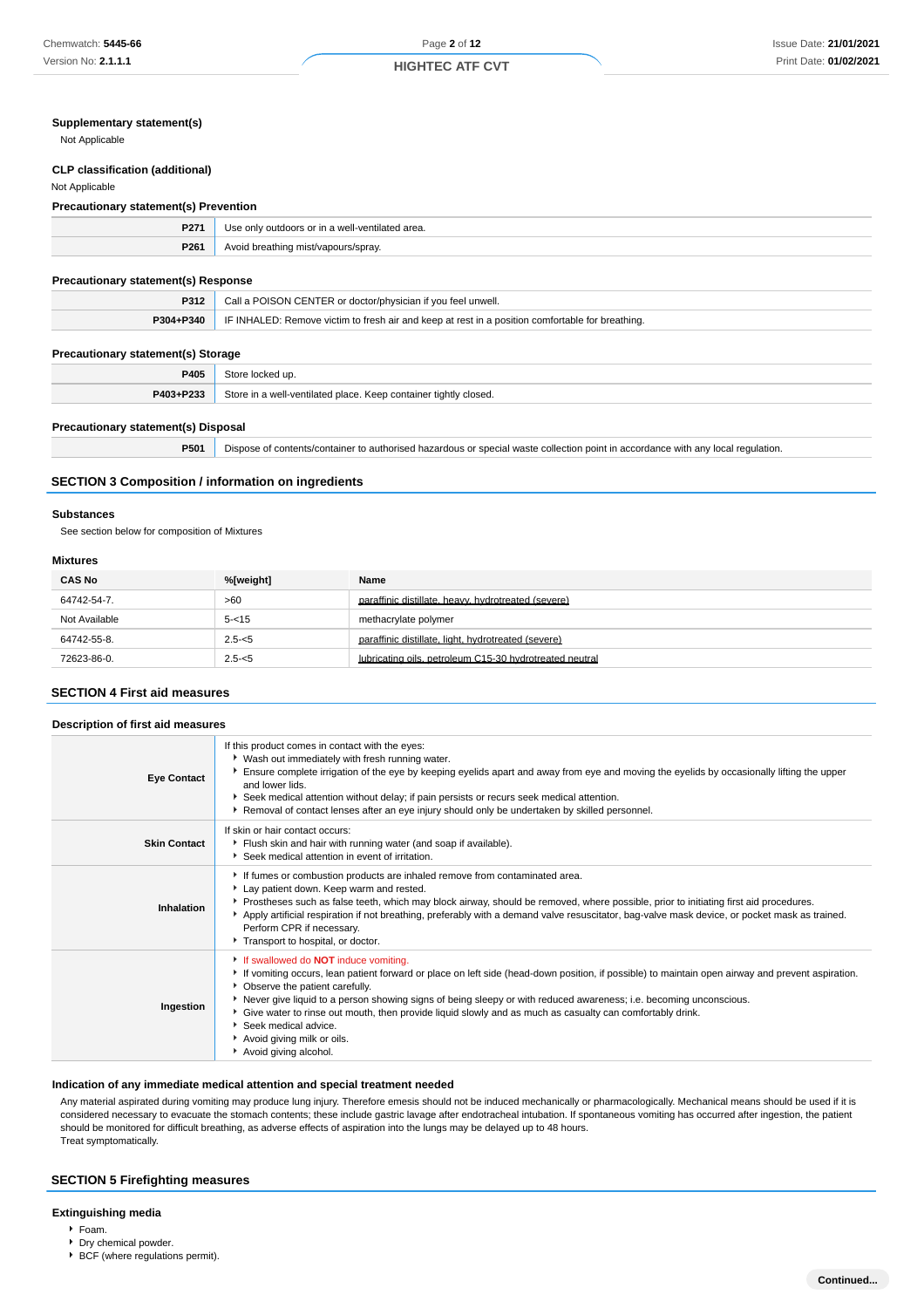Carbon dioxide.

► Water spray or fog - Large fires only.

**Do not** use water jets.

## **Special hazards arising from the substrate or mixture**

| <b>Fire Incompatibility</b>    | Avoid contamination with oxidising agents i.e. nitrates, oxidising acids, chlorine bleaches, pool chlorine etc. as ignition may result                                                                                                                                                                                                                                                                                                                                                                                                                                                                                                                                                                                                                        |  |  |  |  |
|--------------------------------|---------------------------------------------------------------------------------------------------------------------------------------------------------------------------------------------------------------------------------------------------------------------------------------------------------------------------------------------------------------------------------------------------------------------------------------------------------------------------------------------------------------------------------------------------------------------------------------------------------------------------------------------------------------------------------------------------------------------------------------------------------------|--|--|--|--|
| <b>Advice for firefighters</b> |                                                                                                                                                                                                                                                                                                                                                                                                                                                                                                                                                                                                                                                                                                                                                               |  |  |  |  |
| <b>Fire Fighting</b>           | Alert Fire Brigade and tell them location and nature of hazard.<br>▶ Wear full body protective clothing with breathing apparatus.<br>Prevent, by any means available, spillage from entering drains or water course.<br>Use water delivered as a fine spray to control fire and cool adjacent area.<br>Avoid spraying water onto liquid pools.<br>DO NOT approach containers suspected to be hot.<br>Cool fire exposed containers with water spray from a protected location.<br>If safe to do so, remove containers from path of fire.                                                                                                                                                                                                                       |  |  |  |  |
| <b>Fire/Explosion Hazard</b>   | Combustible.<br>Slight fire hazard when exposed to heat or flame.<br>Heating may cause expansion or decomposition leading to violent rupture of containers.<br>• On combustion, may emit toxic fumes of carbon monoxide (CO).<br>May emit acrid smoke.<br>Mists containing combustible materials may be explosive.<br>Combustion products include:<br>carbon dioxide (CO2)<br>sulfur oxides (SOx)<br>other pyrolysis products typical of burning organic material.<br>May emit poisonous fumes.<br>May emit corrosive fumes.<br><b>CARE:</b> Water in contact with hot liquid may cause foaming and a steam explosion with wide scattering of hot oil and possible severe burns.<br>Foaming may cause overflow of containers and may result in possible fire. |  |  |  |  |
| <b>HAZCHEM</b>                 | Not Applicable                                                                                                                                                                                                                                                                                                                                                                                                                                                                                                                                                                                                                                                                                                                                                |  |  |  |  |

## **SECTION 6 Accidental release measures**

## **Personal precautions, protective equipment and emergency procedures**

See section 8

#### **Environmental precautions**

See section 12

## **Methods and material for containment and cleaning up**

| <b>Minor Spills</b> | Slippery when spilt.<br>Remove all ignition sources.<br>Clean up all spills immediately.<br>Avoid breathing vapours and contact with skin and eyes.<br>Control personal contact with the substance, by using protective equipment.<br>Contain and absorb spill with sand, earth, inert material or vermiculite.<br>▶ Wipe up.<br>• Place in a suitable, labelled container for waste disposal.                                                                                                                                                                                                                                                                                                                                                                                                      |
|---------------------|-----------------------------------------------------------------------------------------------------------------------------------------------------------------------------------------------------------------------------------------------------------------------------------------------------------------------------------------------------------------------------------------------------------------------------------------------------------------------------------------------------------------------------------------------------------------------------------------------------------------------------------------------------------------------------------------------------------------------------------------------------------------------------------------------------|
| <b>Major Spills</b> | Slippery when spilt.<br>Moderate hazard.<br>Clear area of personnel and move upwind.<br>Alert Fire Brigade and tell them location and nature of hazard.<br>• Wear breathing apparatus plus protective gloves.<br>▶ Prevent, by any means available, spillage from entering drains or water course.<br>No smoking, naked lights or ignition sources.<br>Increase ventilation.<br>Stop leak if safe to do so.<br>Contain spill with sand, earth or vermiculite.<br>• Collect recoverable product into labelled containers for recycling.<br>Absorb remaining product with sand, earth or vermiculite.<br>Collect solid residues and seal in labelled drums for disposal.<br>▶ Wash area and prevent runoff into drains.<br>If contamination of drains or waterways occurs, advise emergency services. |

Personal Protective Equipment advice is contained in Section 8 of the SDS.

## **SECTION 7 Handling and storage**

| Precautions for safe handling |                                                                                                                                                                                                                                                                                                                                                                                                                                                                                                                                                                                                                                                                                                                                                                               |  |  |  |  |
|-------------------------------|-------------------------------------------------------------------------------------------------------------------------------------------------------------------------------------------------------------------------------------------------------------------------------------------------------------------------------------------------------------------------------------------------------------------------------------------------------------------------------------------------------------------------------------------------------------------------------------------------------------------------------------------------------------------------------------------------------------------------------------------------------------------------------|--|--|--|--|
| Safe handling                 | Containers, even those that have been emptied, may contain explosive vapours.<br>▶ Do NOT cut, drill, grind, weld or perform similar operations on or near containers.<br>Electrostatic discharge may be generated during pumping - this may result in fire.<br>Ensure electrical continuity by bonding and grounding (earthing) all equipment.<br>Restrict line velocity during pumping in order to avoid generation of electrostatic discharge $\left( \leq 1 \right)$ m/sec until fill pipe submerged to twice its<br>diameter, then $\leq$ 7 m/sec).<br>Avoid splash filling.<br>Do NOT use compressed air for filling discharging or handling operations.<br>Avoid all personal contact, including inhalation.<br>Wear protective clothing when risk of exposure occurs. |  |  |  |  |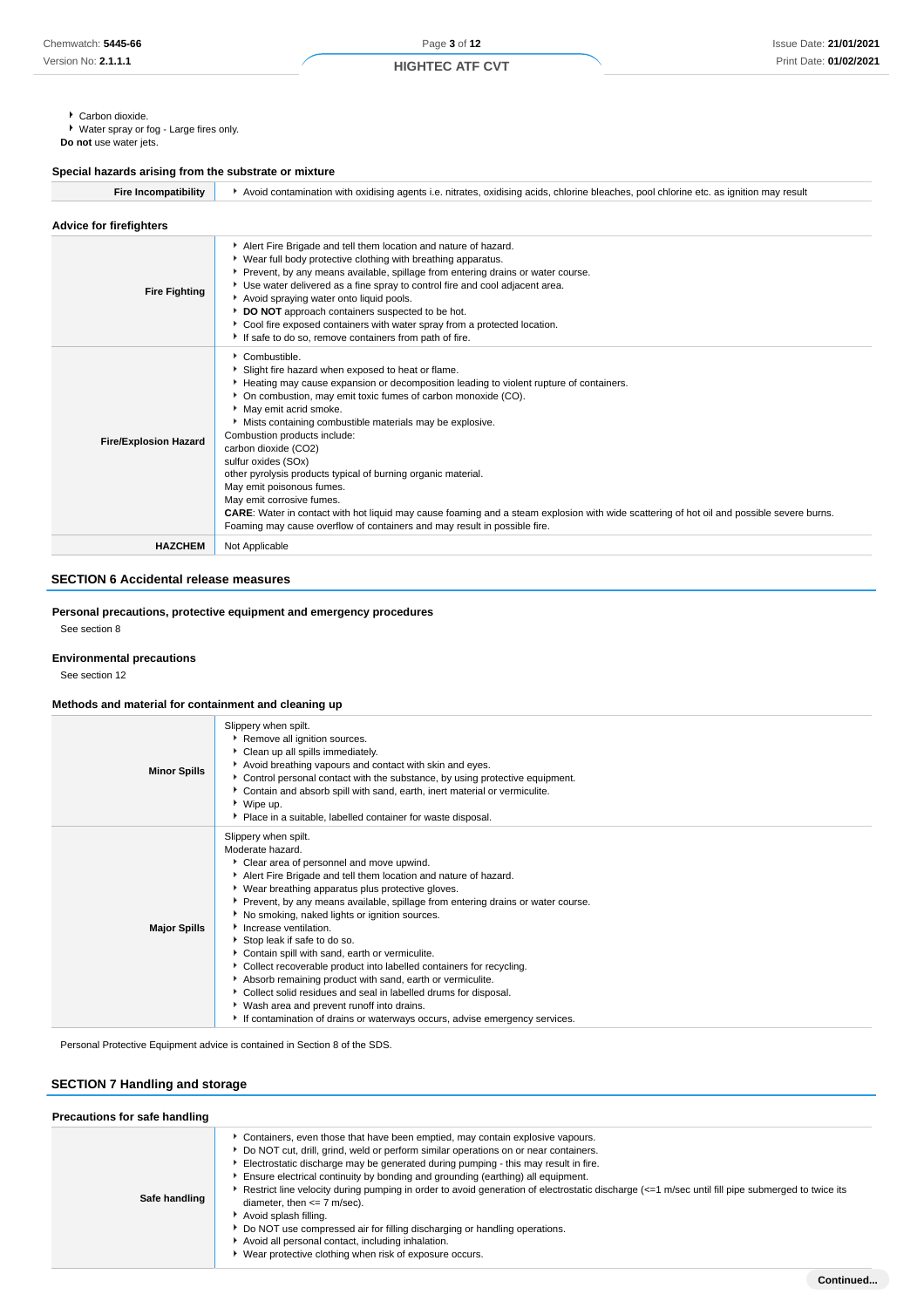|                                                              | Use in a well-ventilated area.                                                                                   |
|--------------------------------------------------------------|------------------------------------------------------------------------------------------------------------------|
|                                                              | Prevent concentration in hollows and sumps.                                                                      |
|                                                              | DO NOT enter confined spaces until atmosphere has been checked.                                                  |
|                                                              | Avoid smoking, naked lights or ignition sources.                                                                 |
|                                                              | Avoid contact with incompatible materials.                                                                       |
|                                                              | When handling, DO NOT eat, drink or smoke.                                                                       |
|                                                              | Keep containers securely sealed when not in use.                                                                 |
|                                                              | Avoid physical damage to containers.                                                                             |
|                                                              | Always wash hands with soap and water after handling.                                                            |
|                                                              | ▶ Work clothes should be laundered separately.                                                                   |
|                                                              | Use good occupational work practice.                                                                             |
|                                                              | ▶ Observe manufacturer's storage and handling recommendations contained within this SDS.                         |
|                                                              | Atmosphere should be regularly checked against established exposure standards to ensure safe working conditions. |
|                                                              | Store in original containers.                                                                                    |
|                                                              | Keep containers securely sealed.                                                                                 |
|                                                              | No smoking, naked lights or ignition sources.                                                                    |
| Other information                                            | Store in a cool, dry, well-ventilated area.                                                                      |
|                                                              | Store away from incompatible materials and foodstuff containers.                                                 |
|                                                              | ▶ Protect containers against physical damage and check regularly for leaks.                                      |
|                                                              | ▶ Observe manufacturer's storage and handling recommendations contained within this SDS.                         |
|                                                              |                                                                                                                  |
| Conditions for safe storage, including any incompatibilities |                                                                                                                  |

| Suitable container      | Metal can or drum<br>Packaging as recommended by manufacturer.<br>Check all containers are clearly labelled and free from leaks.                                                                                                                           |
|-------------------------|------------------------------------------------------------------------------------------------------------------------------------------------------------------------------------------------------------------------------------------------------------|
| Storage incompatibility | <b>CARE:</b> Water in contact with heated material may cause foaming or a steam explosion with possible severe burns from wide scattering of hot<br>material. Resultant overflow of containers may result in fire.<br>Avoid reaction with oxidising agents |

## **SECTION 8 Exposure controls / personal protection**

## **Control parameters**

| <b>INGREDIENT DATA</b>       |                                                            |                              |             |                  |                  |                  |
|------------------------------|------------------------------------------------------------|------------------------------|-------------|------------------|------------------|------------------|
| Source                       | Ingredient                                                 | <b>Material name</b>         | <b>TWA</b>  | <b>STEL</b>      | Peak             | <b>Notes</b>     |
| Australia Exposure Standards | paraffinic distillate, heavy, hydrotreated (severe)        | Oil mist, refined<br>mineral | 5<br>mq/m3  | Not<br>Available | Not<br>Available | Not<br>Available |
| Australia Exposure Standards | paraffinic distillate, light, hydrotreated (severe)        | Oil mist, refined<br>mineral | b<br>mq/m3  | Not<br>Available | Not<br>Available | Not<br>Available |
| Australia Exposure Standards | lubricating oils, petroleum C15-30 hydrotreated<br>neutral | Oil mist, refined<br>mineral | -5<br>mq/m3 | Not<br>Available | Not<br>Available | Not<br>Available |

| <b>Emergency Limits</b>                                    |                                                                                                                                                                                         |                     |              |                |                |
|------------------------------------------------------------|-----------------------------------------------------------------------------------------------------------------------------------------------------------------------------------------|---------------------|--------------|----------------|----------------|
| Ingredient                                                 | <b>Material name</b>                                                                                                                                                                    |                     |              | TEEL-2         | TEEL-3         |
| paraffinic distillate, heavy,<br>hydrotreated (severe)     | Mineral oil, heavy or light; (paraffin oil; Deobase, deodorized; heavy paraffinic; heavy naphthenic);<br>distillates; includes 64741-53-3, 64741-88-4, 8042-47-5, 8012-95-1; 64742-54-7 |                     | 140<br>mg/m3 | 1.500<br>mq/m3 | 8,900<br>mg/m3 |
| paraffinic distillate, light,<br>hydrotreated (severe)     | Mineral oil, heavy or light; (paraffin oil; Deobase, deodorized; heavy paraffinic; heavy naphthenic);<br>distillates: includes 64741-53-3, 64741-88-4, 8042-47-5, 8012-95-1; 64742-54-7 |                     | 140<br>mq/m3 | 1.500<br>mq/m3 | 8,900<br>mq/m3 |
| lubricating oils, petroleum<br>C15-30 hydrotreated neutral | Mineral oil, heavy or light; (paraffin oil; Deobase, deodorized; heavy paraffinic; heavy naphthenic);<br>distillates; includes 64741-53-3, 64741-88-4, 8042-47-5, 8012-95-1; 64742-54-7 |                     | 140<br>mq/m3 | 1,500<br>mg/m3 | 8,900<br>mg/m3 |
|                                                            |                                                                                                                                                                                         |                     |              |                |                |
| Ingredient                                                 | <b>Original IDLH</b>                                                                                                                                                                    | <b>Revised IDLH</b> |              |                |                |
| paraffinic distillate, heavy,<br>hydrotreated (severe)     | 2,500 mg/m3                                                                                                                                                                             | Not Available       |              |                |                |
| paraffinic distillate, light,<br>hydrotreated (severe)     | 2,500 mg/m3                                                                                                                                                                             | Not Available       |              |                |                |
| lubricating oils, petroleum<br>C15-30 hydrotreated neutral | 2,500 mg/m3                                                                                                                                                                             | Not Available       |              |                |                |

## **MATERIAL DATA**

NOTE L: The classification as a carcinogen need not apply if it can be shown that the substance contains less than 3% DMSO extract as measured by IP 346. European Union (EU) List of harmonised classification and labelling hazardous substances, Table 3.1, Annex VI, Regulation (EC) No 1272/2008 (CLP) - up to the latest ATP

**Exposure controls**

| Appropriate engineering<br>controls | Engineering controls are used to remove a hazard or place a barrier between the worker and the hazard. Well-designed engineering controls can<br>be highly effective in protecting workers and will typically be independent of worker interactions to provide this high level of protection.<br>The basic types of engineering controls are:<br>Process controls which involve changing the way a job activity or process is done to reduce the risk.<br>Enclosure and/or isolation of emission source which keeps a selected hazard "physically" away from the worker and ventilation that strategically<br>"adds" and "removes" air in the work environment. Ventilation can remove or dilute an air contaminant if designed properly. The design of a<br>ventilation system must match the particular process and chemical or contaminant in use.<br>Employers may need to use multiple types of controls to prevent employee overexposure.<br>Local exhaust ventilation usually required. If risk of overexposure exists, wear approved respirator. Correct fit is essential to obtain adequate<br>protection. Supplied-air type respirator may be required in special circumstances. Correct fit is essential to ensure adequate protection. |
|-------------------------------------|----------------------------------------------------------------------------------------------------------------------------------------------------------------------------------------------------------------------------------------------------------------------------------------------------------------------------------------------------------------------------------------------------------------------------------------------------------------------------------------------------------------------------------------------------------------------------------------------------------------------------------------------------------------------------------------------------------------------------------------------------------------------------------------------------------------------------------------------------------------------------------------------------------------------------------------------------------------------------------------------------------------------------------------------------------------------------------------------------------------------------------------------------------------------------------------------------------------------------------------------------|
|                                     | An approved self contained breathing apparatus (SCBA) may be required in some situations.                                                                                                                                                                                                                                                                                                                                                                                                                                                                                                                                                                                                                                                                                                                                                                                                                                                                                                                                                                                                                                                                                                                                                          |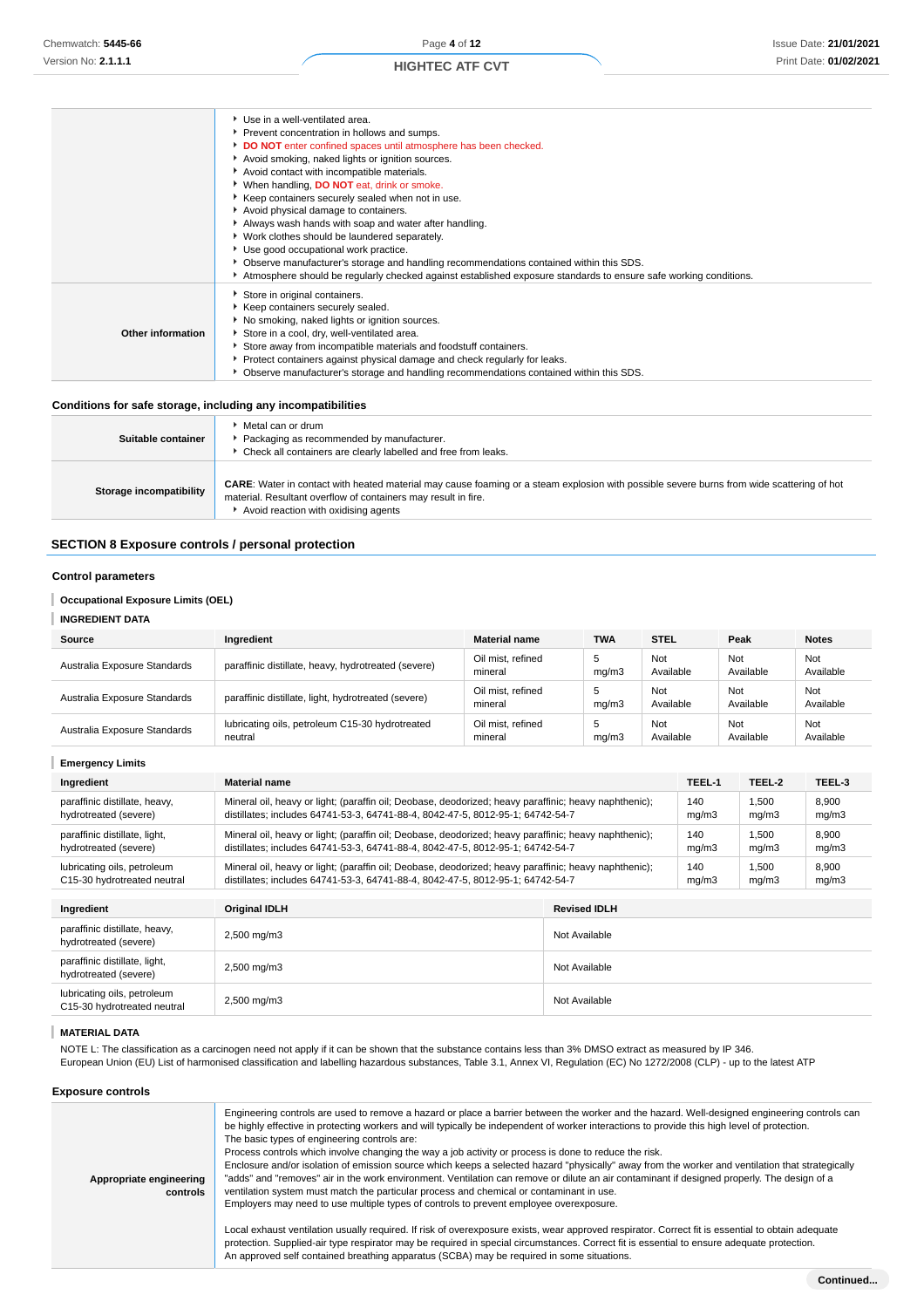Provide adequate ventilation in warehouse or closed storage area. Air contaminants generated in the workplace possess varying "escape" velocities which, in turn, determine the "capture velocities" of fresh circulating air required to effectively remove the contaminant.

| Type of Contaminant:                                                                                                                                                                                                                                       | Air Speed:                             |  |  |
|------------------------------------------------------------------------------------------------------------------------------------------------------------------------------------------------------------------------------------------------------------|----------------------------------------|--|--|
| solvent, vapours, degreasing etc., evaporating from tank (in still air).                                                                                                                                                                                   | $0.25 - 0.5$ m/s<br>$(50-100)$ f/min.) |  |  |
| aerosols, fumes from pouring operations, intermittent container filling, low speed conveyer transfers, welding, spray<br>0.5-1 m/s (100-200<br>drift, plating acid fumes, pickling (released at low velocity into zone of active generation)<br>$f/min.$ ) |                                        |  |  |
| direct spray, spray painting in shallow booths, drum filling, conveyer loading, crusher dusts, gas discharge (active<br>1-2.5 m/s (200-500<br>generation into zone of rapid air motion)<br>$f/min.$ )                                                      |                                        |  |  |
| grinding, abrasive blasting, tumbling, high speed wheel generated dusts (released at high initial velocity into zone of<br>$2.5 - 10$ m/s<br>very high rapid air motion).<br>(500-2000 f/min.)                                                             |                                        |  |  |
| Within each range the appropriate value depends on:                                                                                                                                                                                                        |                                        |  |  |

| Lower end of the range                                     | Upper end of the range           |
|------------------------------------------------------------|----------------------------------|
| 1: Room air currents minimal or favourable to capture      | 1: Disturbing room air currents  |
| 2: Contaminants of low toxicity or of nuisance value only. | 2: Contaminants of high toxicity |
|                                                            |                                  |

3: Intermittent, low production. The same set of the set of the set of the set of the set of the set of the set of the set of the set of the set of the set of the set of the set of the set of the set of the set of the set 4: Large hood or large air mass in motion 4: Small hood-local control only

**Company** 

Simple theory shows that air velocity falls rapidly with distance away from the opening of a simple extraction pipe. Velocity generally decreases with the square of distance from the extraction point (in simple cases). Therefore the air speed at the extraction point should be adjusted, accordingly, after reference to distance from the contaminating source. The air velocity at the extraction fan, for example, should be a minimum of 1-2 m/s (200-400 f/min) for extraction of solvents generated in a tank 2 meters distant from the extraction point. Other mechanical considerations, producing performance deficits within the extraction apparatus, make it essential that theoretical air velocities are multiplied by factors of 10 or more when extraction systems are installed or used.

 $\delta$ 

| <b>Personal protection</b> |  |
|----------------------------|--|
|----------------------------|--|

|                              | 1 L                                                                                                                                                                                                                                                                                                                                                                                                                                                                                                                                                                                                                                                                                                                                                                                                                                                                                                                                                                                                                                                                                                                                                                                                                                                                                                                                                                                                                                                                                                                                                                                                                                                                                                                                                                                                                                                                                                                                                                                                                                                                                                                                                                                                                                                                                                                                                                                                                                                                                                                                                                                                                                                                                                                                                                                                                                                                                                                                                                                                                                                                                                                                                                                                                                                                                                                                                                                                                                                                                                                                                                                                                                                                            |
|------------------------------|--------------------------------------------------------------------------------------------------------------------------------------------------------------------------------------------------------------------------------------------------------------------------------------------------------------------------------------------------------------------------------------------------------------------------------------------------------------------------------------------------------------------------------------------------------------------------------------------------------------------------------------------------------------------------------------------------------------------------------------------------------------------------------------------------------------------------------------------------------------------------------------------------------------------------------------------------------------------------------------------------------------------------------------------------------------------------------------------------------------------------------------------------------------------------------------------------------------------------------------------------------------------------------------------------------------------------------------------------------------------------------------------------------------------------------------------------------------------------------------------------------------------------------------------------------------------------------------------------------------------------------------------------------------------------------------------------------------------------------------------------------------------------------------------------------------------------------------------------------------------------------------------------------------------------------------------------------------------------------------------------------------------------------------------------------------------------------------------------------------------------------------------------------------------------------------------------------------------------------------------------------------------------------------------------------------------------------------------------------------------------------------------------------------------------------------------------------------------------------------------------------------------------------------------------------------------------------------------------------------------------------------------------------------------------------------------------------------------------------------------------------------------------------------------------------------------------------------------------------------------------------------------------------------------------------------------------------------------------------------------------------------------------------------------------------------------------------------------------------------------------------------------------------------------------------------------------------------------------------------------------------------------------------------------------------------------------------------------------------------------------------------------------------------------------------------------------------------------------------------------------------------------------------------------------------------------------------------------------------------------------------------------------------------------------------|
| Eye and face protection      | Safety glasses with side shields.<br>Chemical goggles.<br>Contact lenses may pose a special hazard; soft contact lenses may absorb and concentrate irritants. A written policy document, describing<br>the wearing of lenses or restrictions on use, should be created for each workplace or task. This should include a review of lens absorption<br>and adsorption for the class of chemicals in use and an account of injury experience. Medical and first-aid personnel should be trained in<br>their removal and suitable equipment should be readily available. In the event of chemical exposure, begin eye irrigation immediately and<br>remove contact lens as soon as practicable. Lens should be removed at the first signs of eye redness or irritation - lens should be removed in<br>a clean environment only after workers have washed hands thoroughly. [CDC NIOSH Current Intelligence Bulletin 59], [AS/NZS 1336 or<br>national equivalent]                                                                                                                                                                                                                                                                                                                                                                                                                                                                                                                                                                                                                                                                                                                                                                                                                                                                                                                                                                                                                                                                                                                                                                                                                                                                                                                                                                                                                                                                                                                                                                                                                                                                                                                                                                                                                                                                                                                                                                                                                                                                                                                                                                                                                                                                                                                                                                                                                                                                                                                                                                                                                                                                                                                  |
| <b>Skin protection</b>       | See Hand protection below                                                                                                                                                                                                                                                                                                                                                                                                                                                                                                                                                                                                                                                                                                                                                                                                                                                                                                                                                                                                                                                                                                                                                                                                                                                                                                                                                                                                                                                                                                                                                                                                                                                                                                                                                                                                                                                                                                                                                                                                                                                                                                                                                                                                                                                                                                                                                                                                                                                                                                                                                                                                                                                                                                                                                                                                                                                                                                                                                                                                                                                                                                                                                                                                                                                                                                                                                                                                                                                                                                                                                                                                                                                      |
| <b>Hands/feet protection</b> | The selection of suitable gloves does not only depend on the material, but also on further marks of quality which vary from manufacturer to<br>manufacturer. Where the chemical is a preparation of several substances, the resistance of the glove material can not be calculated in advance<br>and has therefore to be checked prior to the application.<br>The exact break through time for substances has to be obtained from the manufacturer of the protective gloves and has to be observed when<br>making a final choice.<br>Personal hygiene is a key element of effective hand care. Gloves must only be worn on clean hands. After using gloves, hands should be<br>washed and dried thoroughly. Application of a non-perfumed moisturiser is recommended.<br>Suitability and durability of glove type is dependent on usage. Important factors in the selection of gloves include:<br>frequency and duration of contact,<br>chemical resistance of glove material,<br>$\cdot$<br>glove thickness and<br>dexterity<br>Select gloves tested to a relevant standard (e.g. Europe EN 374, US F739, AS/NZS 2161.1 or national equivalent).<br>When prolonged or frequently repeated contact may occur, a glove with a protection class of 5 or higher (breakthrough time greater than<br>240 minutes according to EN 374, AS/NZS 2161.10.1 or national equivalent) is recommended.<br>When only brief contact is expected, a glove with a protection class of 3 or higher (breakthrough time greater than 60 minutes according to<br>EN 374, AS/NZS 2161.10.1 or national equivalent) is recommended.<br>Some glove polymer types are less affected by movement and this should be taken into account when considering gloves for long-term<br>$\cdot$<br>use.<br>Contaminated gloves should be replaced.<br>As defined in ASTM F-739-96 in any application, gloves are rated as:<br>Excellent when breakthrough time > 480 min<br>Good when breakthrough time > 20 min<br>Fair when breakthrough time < 20 min<br>Poor when glove material degrades<br>For general applications, gloves with a thickness typically greater than 0.35 mm, are recommended.<br>It should be emphasised that glove thickness is not necessarily a good predictor of glove resistance to a specific chemical, as the permeation<br>efficiency of the glove will be dependent on the exact composition of the glove material. Therefore, glove selection should also be based on<br>consideration of the task requirements and knowledge of breakthrough times.<br>Glove thickness may also vary depending on the glove manufacturer, the glove type and the glove model. Therefore, the manufacturers'<br>technical data should always be taken into account to ensure selection of the most appropriate glove for the task.<br>Note: Depending on the activity being conducted, gloves of varying thickness may be required for specific tasks. For example:<br>Thinner gloves (down to 0.1 mm or less) may be required where a high degree of manual dexterity is needed. However, these gloves are<br>only likely to give short duration protection and would normally be just for single use applications, then disposed of.<br>Thicker gloves (up to 3 mm or more) may be required where there is a mechanical (as well as a chemical) risk i.e. where there is abrasion<br>or puncture potential<br>Gloves must only be worn on clean hands. After using gloves, hands should be washed and dried thoroughly. Application of a non-perfumed<br>moisturiser is recommended.<br>▶ Wear chemical protective gloves, e.g. PVC.<br>▶ Wear safety footwear or safety gumboots, e.g. Rubber |
| <b>Body protection</b>       | See Other protection below                                                                                                                                                                                                                                                                                                                                                                                                                                                                                                                                                                                                                                                                                                                                                                                                                                                                                                                                                                                                                                                                                                                                                                                                                                                                                                                                                                                                                                                                                                                                                                                                                                                                                                                                                                                                                                                                                                                                                                                                                                                                                                                                                                                                                                                                                                                                                                                                                                                                                                                                                                                                                                                                                                                                                                                                                                                                                                                                                                                                                                                                                                                                                                                                                                                                                                                                                                                                                                                                                                                                                                                                                                                     |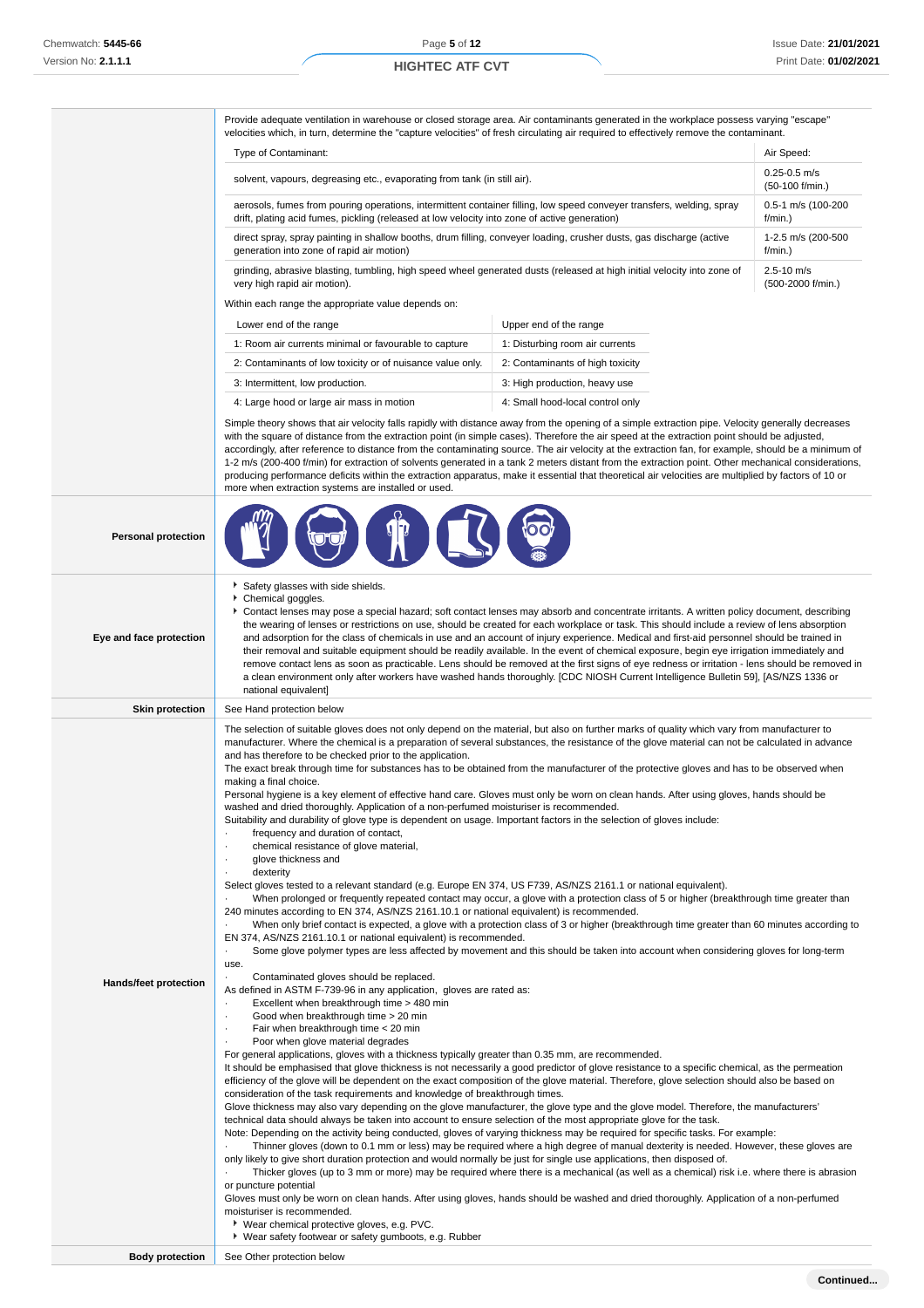## **HIGHTEC ATF CVT**

| Other protection | • Overalls.<br>P.V.C apron.<br>▶ Barrier cream.<br>Skin cleansing cream.<br>▶ Eye wash unit. |
|------------------|----------------------------------------------------------------------------------------------|
|------------------|----------------------------------------------------------------------------------------------|

#### **Respiratory protection**

Type A-P Filter of sufficient capacity. (AS/NZS 1716 & 1715, EN 143:2000 & 149:2001, ANSI Z88 or national equivalent)

Where the concentration of gas/particulates in the breathing zone, approaches or exceeds the "Exposure Standard" (or ES), respiratory protection is required. Degree of protection varies with both face-piece and Class of filter; the nature of protection varies with Type of filter.

| <b>Required Minimum Protection Factor</b> | <b>Half-Face Respirator</b> | <b>Full-Face Respirator</b> | <b>Powered Air Respirator</b> |
|-------------------------------------------|-----------------------------|-----------------------------|-------------------------------|
| up to $10 \times ES$                      | A-AUS P2                    |                             | A-PAPR-AUS / Class 1 P2       |
| up to $50 \times ES$                      |                             | A-AUS / Class 1 P2          |                               |
| up to $100 \times ES$                     |                             | $A-2$ P <sub>2</sub>        | A-PAPR-2 P2 ^                 |

^ - Full-face

A(All classes) = Organic vapours, B AUS or B1 = Acid gasses, B2 = Acid gas or hydrogen cyanide(HCN), B3 = Acid gas or hydrogen cyanide(HCN), E = Sulfur dioxide(SO2), G = Agricultural chemicals, K = Ammonia(NH3), Hg = Mercury, NO = Oxides of nitrogen, MB = Methyl bromide, AX = Low boiling point organic compounds(below 65 degC)

Cartridge respirators should never be used for emergency ingress or in areas of unknown vapour concentrations or oxygen content.

The wearer must be warned to leave the contaminated area immediately on detecting any odours through the respirator. The odour may indicate that the mask is not functioning properly, that the vapour concentration is too high, or that the mask is not properly fitted. Because of these limitations, only restricted use of cartridge respirators is considered appropriate.

▶ Cartridge performance is affected by humidity. Cartridges should be changed after 2 hr of continuous use unless it is determined that the humidity is less than 75%, in which case, cartridges can be used for 4 hr. Used cartridges should be discarded daily, regardless of the length of time used

## **SECTION 9 Physical and chemical properties**

## **Information on basic physical and chemical properties**

| Appearance                                      | Amber coloured liquid with characteristic odour; does not mix with water. |                                            |                |
|-------------------------------------------------|---------------------------------------------------------------------------|--------------------------------------------|----------------|
|                                                 |                                                                           |                                            |                |
| <b>Physical state</b>                           | Liquid                                                                    | Relative density (Water = 1)               | $-0.85@15C$    |
| Odour                                           | Characteristic                                                            | Partition coefficient n-octanol<br>/ water | Not Available  |
| <b>Odour threshold</b>                          | Not Available                                                             | Auto-ignition temperature (°C)             | Not Available  |
| pH (as supplied)                                | Not Applicable                                                            | Decomposition temperature                  | Not Available  |
| Melting point / freezing point<br>(°C)          | $\sim$ -39 (pour pt.)                                                     | Viscosity (cSt)                            | $-7.5@100C$    |
| Initial boiling point and boiling<br>range (°C) | Not Available                                                             | Molecular weight (g/mol)                   | Not Applicable |
| Flash point (°C)                                | $-227$                                                                    | <b>Taste</b>                               | Not Available  |
| <b>Evaporation rate</b>                         | Not Available                                                             | <b>Explosive properties</b>                | Not Available  |
| Flammability                                    | Not Applicable                                                            | <b>Oxidising properties</b>                | Not Available  |
| Upper Explosive Limit (%)                       | Not Available                                                             | Surface Tension (dyn/cm or<br>$mN/m$ )     | Not Available  |
| Lower Explosive Limit (%)                       | Not Available                                                             | <b>Volatile Component (%vol)</b>           | Not Available  |
| Vapour pressure (kPa)                           | Negligible                                                                | Gas group                                  | Not Available  |
| Solubility in water                             | Immiscible                                                                | pH as a solution (1%)                      | Not Applicable |
| Vapour density $(Air = 1)$                      | Not Available                                                             | VOC g/L                                    | Not Available  |

## **SECTION 10 Stability and reactivity**

| Reactivity                            | See section 7                                                                                                                        |
|---------------------------------------|--------------------------------------------------------------------------------------------------------------------------------------|
| <b>Chemical stability</b>             | • Unstable in the presence of incompatible materials.<br>▶ Product is considered stable.<br>Hazardous polymerisation will not occur. |
| Possibility of hazardous<br>reactions | See section 7                                                                                                                        |
| <b>Conditions to avoid</b>            | See section 7                                                                                                                        |
| Incompatible materials                | See section 7                                                                                                                        |
| Hazardous decomposition<br>products   | See section 5                                                                                                                        |

## **SECTION 11 Toxicological information**

**Inhaled**

#### **Information on toxicological effects**

Inhalation of vapours may cause drowsiness and dizziness. This may be accompanied by narcosis, reduced alertness, loss of reflexes, lack of coordination and vertigo.

Inhalation of vapours or aerosols (mists, fumes), generated by the material during the course of normal handling, may be damaging to the health of the individual.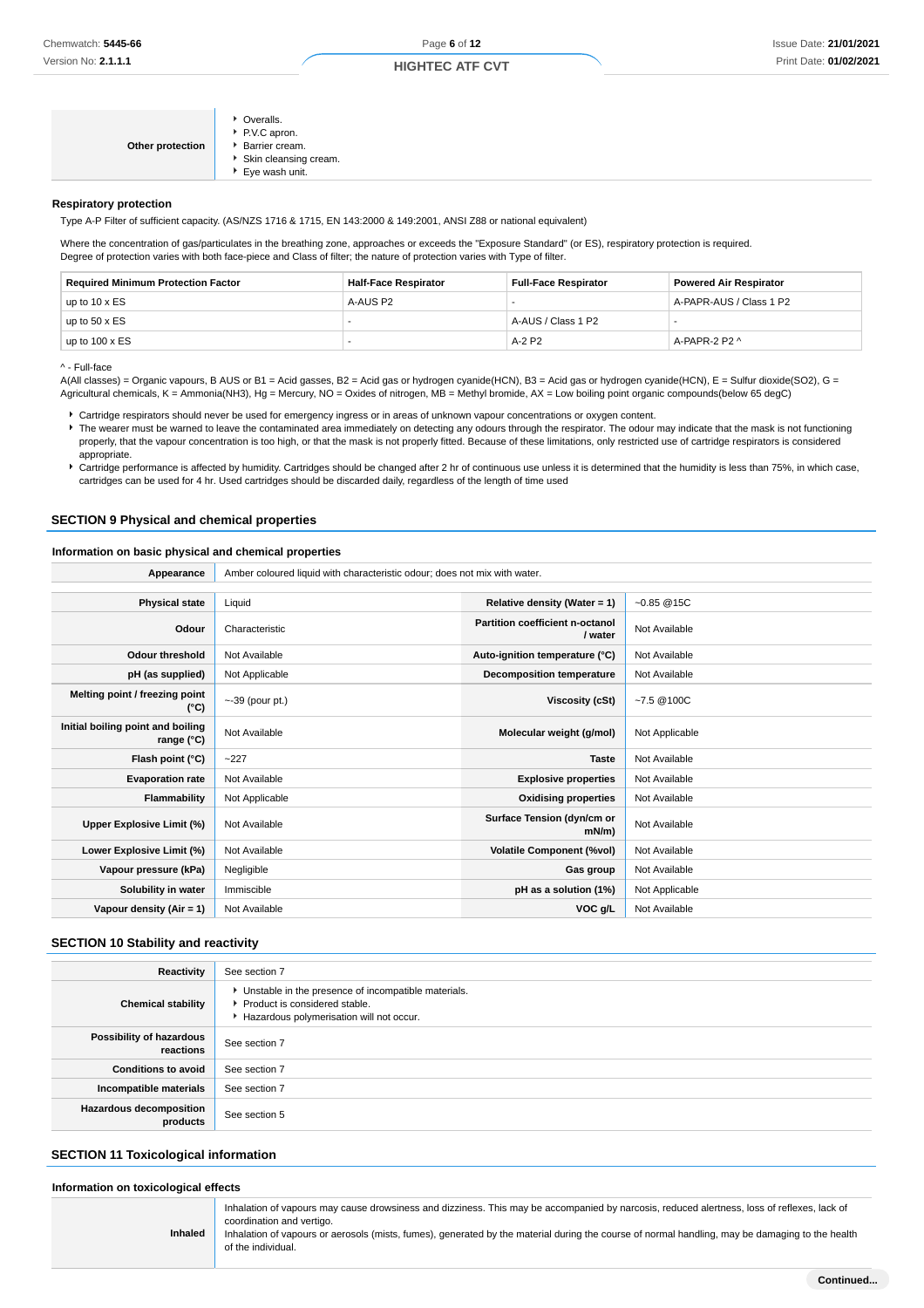#### Limited evidence or practical experience suggests that the material may produce irritation of the respiratory system, in a significant number of individuals, following inhalation. In contrast to most organs, the lung is able to respond to a chemical insult by first removing or neutralising the irritant and then repairing the damage. The repair process, which initially evolved to protect mammalian lungs from foreign matter and antigens, may however, produce further lung damage resulting in the impairment of gas exchange, the primary function of the lungs. Respiratory tract irritation often results in an inflammatory response involving the recruitment and activation of many cell types, mainly derived from the vascular system. Inhalation hazard is increased at higher temperatures. High inhaled concentrations of mixed hydrocarbons may produce narcosis characterised by nausea, vomiting and lightheadedness. Inhalation of aerosols may produce severe pulmonary oedema, pneumonitis and pulmonary haemorrhage. Inhalation of petroleum hydrocarbons consisting substantially of low molecular weight species (typically C2-C12) may produce irritation of mucous membranes, incoordination, giddiness, nausea, vertigo, confusion, headache, appetite loss, drowsiness, tremors and anaesthetic stupor. Massive exposures may produce central nervous system depression with sudden collapse and deep coma; fatalities have been recorded. Irritation of the brain and/or apnoeic anoxia may produce convulsions. Although recovery following overexposure is generally complete, cerebral micro-haemorrhage of focal post-inflammatory scarring may produce epileptiform seizures some months after the exposure. Pulmonary episodes may include chemical pneumonitis with oedema and haemorrhage. The lighter hydrocarbons may produce kidney and neurotoxic effects. Pulmonary irritancy increases with carbon chain length for paraffins and olefins. Alkenes produce pulmonary oedema at high concentrations. Liquid paraffins may produce anaesthesia and depressant actions leading to weakness, dizziness, slow and shallow respiration, unconsciousness, convulsions and death. C5-7 paraffins may also produce polyneuropathy. Aromatic hydrocarbons accumulate in lipid rich tissues (typically the brain, spinal cord and peripheral nerves) and may produce functional impairment manifested by nonspecific symptoms such as nausea, weakness, fatigue and vertigo; severe exposures may produce inebriation or unconsciousness. Many of the petroleum hydrocarbons are cardiac sensitisers and may cause ventricular fibrillations. Central nervous system (CNS) depression may include nonspecific discomfort, symptoms of giddiness, headache, dizziness, nausea, anaesthetic effects, slowed reaction time, slurred speech and may progress to unconsciousness. Serious poisonings may result in respiratory depression and may be fatal. Inhalation of oil droplets/ aerosols may cause discomfort and may produce chemical pneumonitis. **Ingestion** Accidental ingestion of the material may be damaging to the health of the individual. Ingestion of petroleum hydrocarbons may produce irritation of the pharynx, oesophagus, stomach and small intestine with oedema and mucosal ulceration resulting; symptoms include a burning sensation in the mouth and throat. Large amounts may produce narcosis with nausea and vomiting, weakness or dizziness, slow and shallow respiration, swelling of the abdomen, unconsciousness and convulsions. Myocardial injury may produce arrhythmias, ventricular fibrillation and electrocardiographic changes. Central nervous system depression may also occur. Light aromatic hydrocarbons produce a warm, sharp, tingling sensation on contact with taste buds and may anaesthetise the tongue. Aspiration into the lungs may produce coughing, gagging and a chemical pneumonitis with pulmonary oedema and haemorrhage. Swallowing of the liquid may cause aspiration of vomit into the lungs with the risk of haemorrhaging, pulmonary oedema, progressing to chemical pneumonitis; serious consequences may result. Signs and symptoms of chemical (aspiration) pneumonitis may include coughing, gasping, choking, burning of the mouth, difficult breathing, and bluish coloured skin (cyanosis). **Skin Contact** Open cuts, abraded or irritated skin should not be exposed to this material The material may accentuate any pre-existing dermatitis condition Entry into the blood-stream through, for example, cuts, abrasions, puncture wounds or lesions, may produce systemic injury with harmful effects. Examine the skin prior to the use of the material and ensure that any external damage is suitably protected. Limited evidence suggests that repeated exposure may cause skin cracking, flaking or drying following normal handling and use. **Eye** Limited evidence exists, or practical experience suggests, that the material may cause eye irritation in a substantial number of individuals and/or is expected to produce significant ocular lesions which are present twenty-four hours or more after instillation into the eye(s) of experimental animals. Repeated or prolonged eye contact may cause inflammation characterised by temporary redness (similar to windburn) of the conjunctiva (conjunctivitis); temporary impairment of vision and/or other transient eye damage/ulceration may occur. Petroleum hydrocarbons may produce pain after direct contact with the eyes. Slight, but transient disturbances of the corneal epithelium may also result. The aromatic fraction may produce irritation and lachrymation. **Chronic** Limited evidence suggests that repeated or long-term occupational exposure may produce cumulative health effects involving organs or biochemical systems. On the basis, primarily, of animal experiments, concern has been expressed by at least one classification body that the material may produce carcinogenic or mutagenic effects; in respect of the available information, however, there presently exists inadequate data for making a satisfactory assessment. Principal route of exposure is by skin contact; lesser exposures include inhalation of fumes from hot oils, oil mists or droplets. Prolonged contact with mineral oils carries with it the risk of skin conditions such as oil folliculitis, eczematous dermatitis, pigmentation of the face (melanosis) and warts on the sole of the foot (plantar warts). With highly refined mineral oils no appreciable systemic effects appear to result through skin absorption. Exposure to oil mists frequently elicits respiratory conditions, such as asthma; the provoking agent is probably an additive. High oil mist concentrations may produce lipoid pneumonia although clinical evidence is equivocal. In animals exposed to concentrations of 100 mg/m3 oil mist, for periods of 12 to 26 months, the activity of lung and serum alkaline phosphatase enzyme was raised; 5 mg/m3 oil mist did not produce this response. These enzyme changes are sensitive early indicators of lung damage. Workers exposed to vapours of mineral oil and kerosene for 5 to 35 years showed an increased prevalence of slight basal lung fibrosis. Many studies have linked cancers of the skin and scrotum with mineral oil exposure. Contaminants in the form of additives and the polycyclic aromatic hydrocarbons (PAHs - as in the crude base stock) are probably responsible. PAH levels are higher in aromatic process oils/used /reclaimed motor oils. Subchronic 90-day feeding studies conducted on male and female rats on highly refined white mineral oils and waxes found that higher molecular-weight hydrocarbons (microcrystalline waxes and the higher viscosity oils) were without biological effects. Paraffin waxes and low- to mid viscosity oils produced biological effects that were inversely proportional to molecular weight, viscosity and melting point: oil-type and processing did not appear to be determinants. Biological effects were more pronounced in females than in males. Effects occurred mainly in the liver and mesenteric lymph nodes and included increased organ weights, microscopic inflammatory changes, and evidence for the presence of saturated mineral hydrocarbons in affected tissues. Inflammation of the cardiac mitral valve was also observed at high doses in rats treated with paraffin waxes. Smith J.H., et al: Toxicologic Pathology: 24, 2, 214-230, 1996 Repeated or prolonged exposure to mixed hydrocarbons may produce narcosis with dizziness, weakness, irritability, concentration and/or memory loss, tremor in the fingers and tongue, vertigo, olfactory disorders, constriction of visual field, paraesthesias of the extremities, weight loss and anaemia and degenerative changes in the liver and kidney. Chronic exposure by petroleum workers, to the lighter hydrocarbons, has been associated with visual disturbances, damage to the central nervous system, peripheral neuropathies (including numbness and paraesthesias), psychological and neurophysiological deficits, bone marrow toxicities (including hypoplasia possibly due to benzene) and hepatic and renal involvement. Chronic dermal exposure to petroleum hydrocarbons may result in defatting which produces localised dermatoses. Surface cracking and erosion may also increase susceptibility to infection by microorganisms. One epidemiological study of petroleum refinery workers has reported elevations in standard mortality ratios for skin cancer along with a dose-response relationship indicating an association between routine workplace exposure to petroleum or one of its constituents and skin cancer, particularly melanoma. Other studies have been unable to confirm this finding. Hydrocarbon solvents are liquid hydrocarbon fractions derived from petroleum processing streams, containing only carbon and hydrogen atoms, with carbon numbers ranging from approximately C5-C20 and boiling between approximately 35-370 deg C. Many of the hydrocarbon solvents have complex and variable compositions with constituents of 4 types, alkanes (normal paraffins, isoparaffins, and cycloparaffins) and aromatics (primarily alkylated one- and two-ring species). Despite the compositional complexity, most hydrocarbon solvent constituents have similar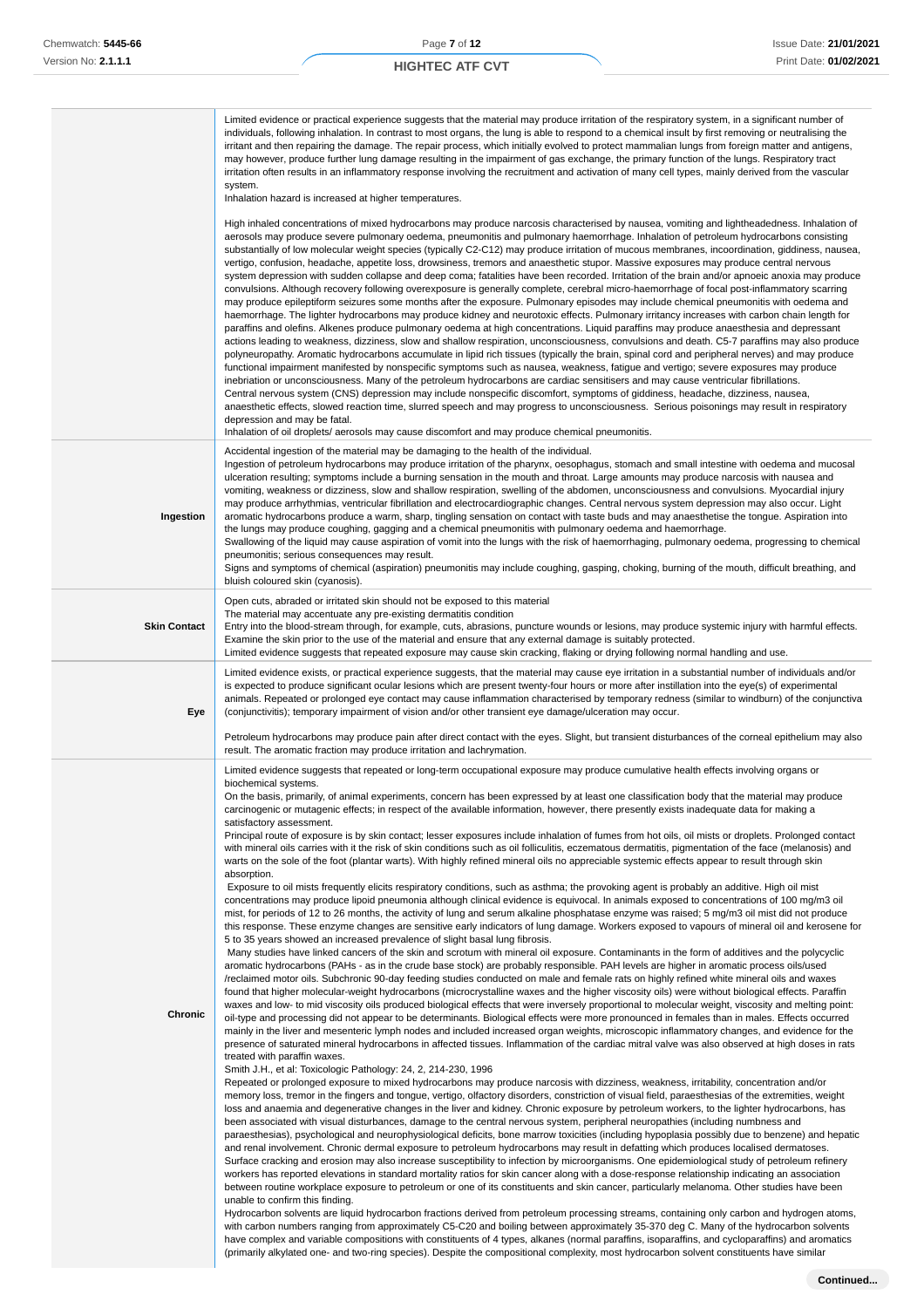## **HIGHTEC ATF CVT**

toxicological properties, and the overall toxicological hazards can be characterized in generic terms. Hydrocarbon solvents can cause chemical pneumonitis if aspirated into the lung, and those that are volatile can cause acute CNS effects and/or ocular and respiratory irritation at exposure levels exceeding occupational recommendations. Otherwise, there are few toxicologically important effects. The exceptions, n-hexane and naphthalene, have unique toxicological properties

#### Animal studies:

No deaths or treatment related signs of toxicity were observed in rats exposed to light alkylate naphtha (paraffinic hydrocarbons) at concentrations of 668, 2220 and 6646 ppm for 6 hrs/day, 5 days/wk for 13 weeks. Increased liver weights and kidney toxicity (male rats) was observed in high dose animals. Exposure to pregnant rats at concentrations of 137, 3425 and 6850 ppm did not adversely affect reproduction or cause maternal or foetal toxicity. Lifetime skin painting studies in mice with similar naphthas have shown weak or no carcinogenic activity following prolonged and repeated exposure. Similar naphthas/distillates, when tested at nonirritating dose levels, did not show any significant carcinogenic activity indicating that this tumorigenic

response is likely related to chronic irritation and not to dose. The mutagenic potential of naphthas has been reported to be largely negative in a variety of mutagenicity tests. The exact relationship between these results and human health is not known. Some components of this product have been shown to produce a species specific, sex hormonal dependent kidney lesion in male rats from repeated oral or inhalation exposure. Subsequent research has shown that the kidney damage develops via the formation of a alpha-2u-globulin, a mechanism unique to the male rat. Humans do not form alpha-2u-globulin, therefore, the kidney effects resulting from this mechanism are not relevant in human. Repeated application of mildly hydrotreated oils (principally paraffinic), to mouse skin, induced skin tumours; no tumours were induced with severely hydrotreated oils.

|                                                            | <b>TOXICITY</b>                                                                                                                                                                                                                 | <b>IRRITATION</b>                                    |
|------------------------------------------------------------|---------------------------------------------------------------------------------------------------------------------------------------------------------------------------------------------------------------------------------|------------------------------------------------------|
| <b>HIGHTEC ATF CVT</b>                                     | Not Available                                                                                                                                                                                                                   | Not Available                                        |
|                                                            | <b>TOXICITY</b>                                                                                                                                                                                                                 | <b>IRRITATION</b>                                    |
| paraffinic distillate, heavy,                              | Dermal (rabbit) LD50: >2000 mg/kg <sup>[2]</sup>                                                                                                                                                                                | Eye: no adverse effect observed (not irritating)[1]  |
| hydrotreated (severe)                                      | Inhalation(Rat) LC50; = 2.18 mg/l4hrs <sup>[2]</sup>                                                                                                                                                                            | Skin: no adverse effect observed (not irritating)[1] |
|                                                            | Oral(Rat) LD50; >5000 mg/kg[2]                                                                                                                                                                                                  |                                                      |
|                                                            | <b>TOXICITY</b>                                                                                                                                                                                                                 | <b>IRRITATION</b>                                    |
| paraffinic distillate, light,                              | Dermal (rabbit) LD50: >2000 mg/kg <sup>[2]</sup>                                                                                                                                                                                | Eye: no adverse effect observed (not irritating)[1]  |
| hydrotreated (severe)                                      | Inhalation(Rat) LC50; = 2.18 mg/l4hrs <sup>[2]</sup>                                                                                                                                                                            | Skin: no adverse effect observed (not irritating)[1] |
|                                                            | Oral(Rat) LD50; >5000 mg/kg[2]                                                                                                                                                                                                  |                                                      |
|                                                            | <b>TOXICITY</b>                                                                                                                                                                                                                 | <b>IRRITATION</b>                                    |
| lubricating oils, petroleum<br>C15-30 hydrotreated neutral | Dermal (rabbit) LD50: >2000 mg/kg <sup>[2]</sup>                                                                                                                                                                                | Eye: no adverse effect observed (not irritating)[1]  |
|                                                            | Inhalation(Rat) LC50; = 2.18 mg/l4hrs <sup>[2]</sup>                                                                                                                                                                            | Skin: adverse effect observed (irritating)[1]        |
|                                                            | Oral(Rat) LD50; >5000 mg/kg <sup>[2]</sup>                                                                                                                                                                                      | Skin: no adverse effect observed (not irritating)[1] |
| Legend:                                                    | 1. Value obtained from Europe ECHA Registered Substances - Acute toxicity 2.* Value obtained from manufacturer's SDS. Unless otherwise<br>specified data extracted from RTECS - Register of Toxic Effect of chemical Substances |                                                      |

| <b>PARAFFINIC DISTILLATE.</b><br><b>LIGHT, HYDROTREATED</b><br>(SEVERE)                                                                                                                                                  | * Q8 MSDS No significant acute toxicological data identified in literature search.                                                                                                                                                                                                                                                                                                                                                                                                                                                                                                                                                                                                                                                                                                                                                                                                                                                                                                                                                                                                                                                                                                                                                                                                                                                                                                                                                                                                                                                                                                                                                                                                                                                                                                                                                                                                                                                                                                                                                                                                                                                                                                                                                                                                                                                                                                                                                                                                                                                                                                                                                                                                                                                                                                                                                                                                                                                                                                                                                                                                                                                                                                                                                                                                                                                                                                                                                                                                                                                                                                                                                                                                                                                                                                                                                                                                                                                                                                                                                                                                                                                                                                                                                             |
|--------------------------------------------------------------------------------------------------------------------------------------------------------------------------------------------------------------------------|------------------------------------------------------------------------------------------------------------------------------------------------------------------------------------------------------------------------------------------------------------------------------------------------------------------------------------------------------------------------------------------------------------------------------------------------------------------------------------------------------------------------------------------------------------------------------------------------------------------------------------------------------------------------------------------------------------------------------------------------------------------------------------------------------------------------------------------------------------------------------------------------------------------------------------------------------------------------------------------------------------------------------------------------------------------------------------------------------------------------------------------------------------------------------------------------------------------------------------------------------------------------------------------------------------------------------------------------------------------------------------------------------------------------------------------------------------------------------------------------------------------------------------------------------------------------------------------------------------------------------------------------------------------------------------------------------------------------------------------------------------------------------------------------------------------------------------------------------------------------------------------------------------------------------------------------------------------------------------------------------------------------------------------------------------------------------------------------------------------------------------------------------------------------------------------------------------------------------------------------------------------------------------------------------------------------------------------------------------------------------------------------------------------------------------------------------------------------------------------------------------------------------------------------------------------------------------------------------------------------------------------------------------------------------------------------------------------------------------------------------------------------------------------------------------------------------------------------------------------------------------------------------------------------------------------------------------------------------------------------------------------------------------------------------------------------------------------------------------------------------------------------------------------------------------------------------------------------------------------------------------------------------------------------------------------------------------------------------------------------------------------------------------------------------------------------------------------------------------------------------------------------------------------------------------------------------------------------------------------------------------------------------------------------------------------------------------------------------------------------------------------------------------------------------------------------------------------------------------------------------------------------------------------------------------------------------------------------------------------------------------------------------------------------------------------------------------------------------------------------------------------------------------------------------------------------------------------------------------------------|
| PARAFFINIC DISTILLATE,<br><b>HEAVY, HYDROTREATED</b><br>(SEVERE) & PARAFFINIC<br>DISTILLATE, LIGHT,<br><b>HYDROTREATED (SEVERE) &amp;</b><br><b>LUBRICATING OILS,</b><br>PETROLEUM C15-30<br><b>HYDROTREATED NEUTRAL</b> | The materials included in the Lubricating Base Oils category are related from both process and physical-chemical perspectives;<br>The potential toxicity of a specific distillate base oil is inversely related to the severity or extent of processing the oil has undergone, since:<br>The adverse effects of these materials are associated with undesirable components, and<br>The levels of the undesirable components are inversely related to the degree of processing;<br>$\cdot$<br>Distillate base oils receiving the same degree or extent of processing will have similar toxicities;<br>٠<br>The potential toxicity of <i>residual base oils</i> is independent of the degree of processing the oil receives.<br>٠<br>The reproductive and developmental toxicity of the distillate base oils is inversely related to the degree of processing.<br>The degree of refining influences the carcinogenic potential of the oils. Whereas mild acid / earth refining processes are inadequate to<br>substantially reduce the carcinogenic potential of lubricant base oils, hydrotreatment and / or solvent extraction methods can yield oils with no<br>carcinogenic potential.<br>Unrefined and mildly refined distillate base oils contain the highest levels of undesirable components, have the largest variation of hydrocarbon<br>molecules and have shown the highest potential carcinogenic and mutagenic activities. Highly and severely refined distillate base oils are<br>produced from unrefined and mildly refined oils by removing or transforming undesirable components. In comparison to unrefined and mildly<br>refined base oils, the highly and severely refined distillate base oils have a smaller range of hydrocarbon molecules and have demonstrated very<br>low mammalian toxicity. Mutagenicity and carcinogenicity testing of residual oils has been negative, supporting the belief that these materials lack<br>biologically active components or the components are largely non-bioavailable due to their molecular size.<br>Toxicity testing has consistently shown that lubricating base oils have low acute toxicities. Numerous tests have shown that a lubricating base<br>oil's mutagenic and carcinogenic potential correlates with its 3-7 ring polycyclic aromatic compound (PAC) content, and the level of DMSO<br>extractables (e.g. IP346 assay), both characteristics that are directly related to the degree/conditions of processing<br>Skin irritating is not significant (CONCAWE) based on 14 tests on 10 CASs from the OLBO class (Other Lubricant Base Oils). Each study lasted<br>for 24 hours, a period of time 6 times longer than the duration recommended by the OECD method).<br>Eye irritation is not significant according to experimental data (CONCAWE studies) based on 9 "in vivo" tests on 7 CASs from the OLBO<br>class(Other Lubricant Base Oils).<br>Sensitisation: The substance does not cause the sensitization of the respiratory tract or of the skin. (CONCAWE studies based on 14 tests on 11<br>CASs from the OLBO class(Other Lubricant Base Oils))<br>Germ cell mutagenicity: The tests performed within the 'in vivo" studies regarding gene mutation at mice micronuclei indicated negative results<br>(CONCAWE studies. AMES tests had negative results in 7 studies performed on 4 CASs from the OLBO class(Other Lubricant Base Oils)).<br>Reproduction toxicity: Reproduction / development toxicity monitoring according to OECD 421 or 422 methods. CONCAWE tests gave negative<br>results in oral gavage studies. Pre-birth studies regarding toxicity in the unborn foetus development process showed a maternal LOAEL (Lowest<br>Observed Adverse Effect Level) of 125 mg/kg body/day, based on dermal irritation and a NOAEL (No Observable Adverse Effect Level) of 2000<br>mg/kg body/day, which shows that the substance<br>is not toxic for reproduction.<br>STOT (toxicity on specific target organs) - repeated exposure: Studies with short term repeated doses (28-day test) on rabbit skin indicated the<br>NOAEL value of 1000 mg/kg. NOAEL for inhalation, local effects > 280 mg/m3 and for systemic effects NOAEL > 980 mg/m3. |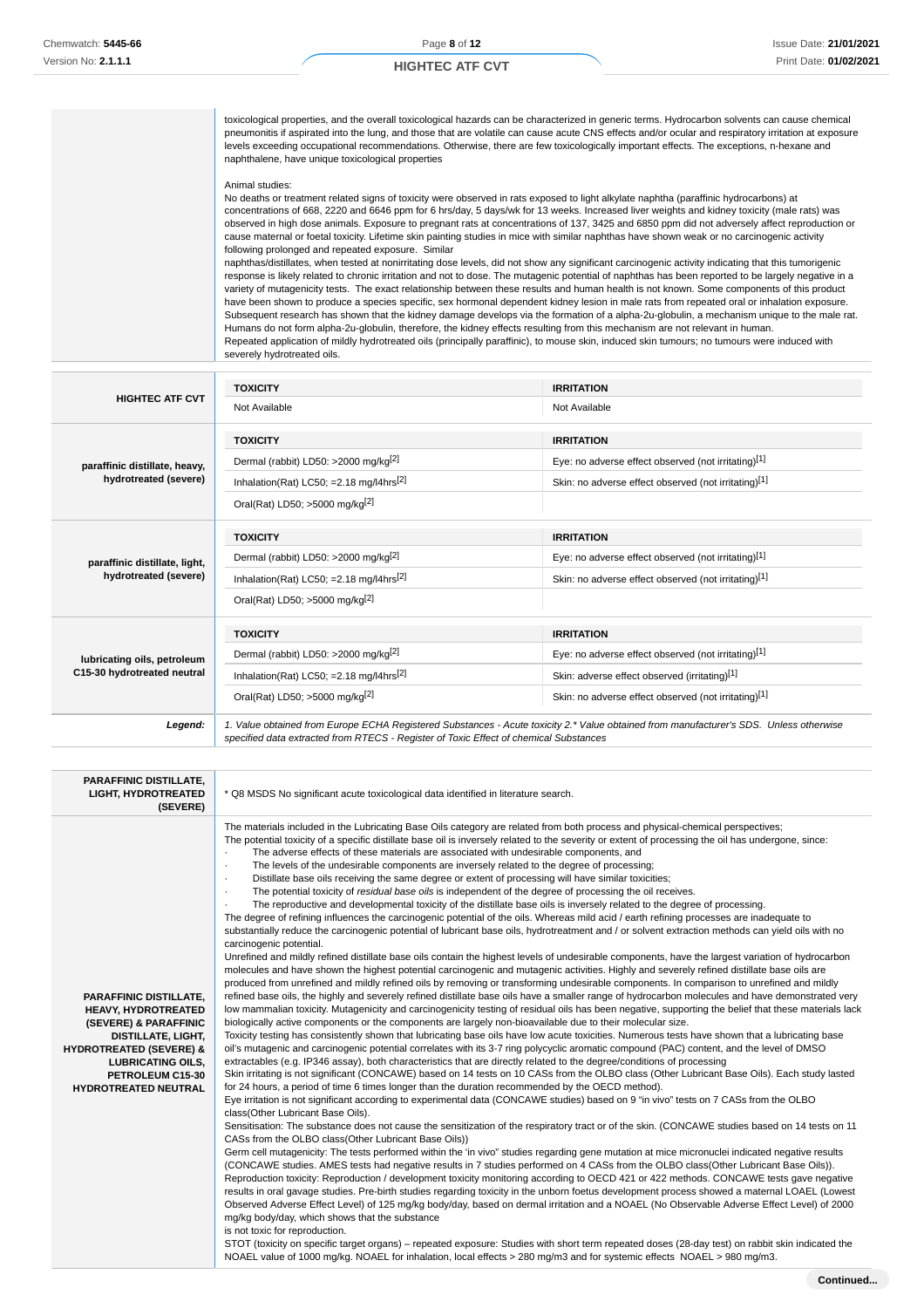Sub-chronic toxicity

Repeat dose toxicity:

Oral

Inhalation

Dermal

## **HIGHTEC ATF CVT**

NOAEL for heavy paraffinic distillate aromatic extract could not be identified and is less than 125 mg/kg/day when administered orally.

The NOAEL for lung changes associated with oil deposition in the lungs was 220 mg/m3. As no systemic toxicity was observed, the overall

In a 90 day subchronic dermal study, the administration of Light paraffinic distillate solvent extract had an adverse effect on survivability, body weights, organ weights (particularly the liver and thymus), and variety of haematology and serum chemistry parameters in exposed animals.

90-day study Dermal: NOAEL > 2000 mg/kg (CONCAWE studies).

NOAEL for systemic effects was > 980 mg/m3.

|                                                                                                                                                   | Histopathological changes which were treatment-related were most prominent in the adrenals, bone marrow, kidneys, liver, lymph nodes, skin,<br>stomach, and thymus. Based on the results of this study, the NOAEL for the test material is less than 30 mg/kg/day.                                                                                                                                                                                                                                                                                                                                                                                                                                                                                                                                                                                                                                                                                                                                                                                                                                                                                                                                                                                                                                  |                                 |                                                                                                                                                                                                                                                                                                                                                                                                                                                                                                                                                                                                                                                                                                                                                             |  |
|---------------------------------------------------------------------------------------------------------------------------------------------------|-----------------------------------------------------------------------------------------------------------------------------------------------------------------------------------------------------------------------------------------------------------------------------------------------------------------------------------------------------------------------------------------------------------------------------------------------------------------------------------------------------------------------------------------------------------------------------------------------------------------------------------------------------------------------------------------------------------------------------------------------------------------------------------------------------------------------------------------------------------------------------------------------------------------------------------------------------------------------------------------------------------------------------------------------------------------------------------------------------------------------------------------------------------------------------------------------------------------------------------------------------------------------------------------------------|---------------------------------|-------------------------------------------------------------------------------------------------------------------------------------------------------------------------------------------------------------------------------------------------------------------------------------------------------------------------------------------------------------------------------------------------------------------------------------------------------------------------------------------------------------------------------------------------------------------------------------------------------------------------------------------------------------------------------------------------------------------------------------------------------------|--|
|                                                                                                                                                   | Toxicity to reproduction:<br>Mineral oil (a white mineral oil) caused no reproductive or developmental toxicity with 1 mL/kg/day (i.e., 1000 mg/kg/day) in an OECD 421                                                                                                                                                                                                                                                                                                                                                                                                                                                                                                                                                                                                                                                                                                                                                                                                                                                                                                                                                                                                                                                                                                                              |                                 |                                                                                                                                                                                                                                                                                                                                                                                                                                                                                                                                                                                                                                                                                                                                                             |  |
|                                                                                                                                                   | guideline study, but did cause mild to moderate skin irritation. Therefore, the reproductive/developmental NOAEL for this study is =1000<br>mg/kg/day and no LOAEL was determined.                                                                                                                                                                                                                                                                                                                                                                                                                                                                                                                                                                                                                                                                                                                                                                                                                                                                                                                                                                                                                                                                                                                  |                                 |                                                                                                                                                                                                                                                                                                                                                                                                                                                                                                                                                                                                                                                                                                                                                             |  |
|                                                                                                                                                   | Developmental toxicity, teratogenicity:                                                                                                                                                                                                                                                                                                                                                                                                                                                                                                                                                                                                                                                                                                                                                                                                                                                                                                                                                                                                                                                                                                                                                                                                                                                             |                                 |                                                                                                                                                                                                                                                                                                                                                                                                                                                                                                                                                                                                                                                                                                                                                             |  |
|                                                                                                                                                   | (dose-related), body weight decrease, reduction in thymus weight and increase in liver weight (125 mg/kg/day and higher) and aberrant<br>dams with resorptions and intrauterine death. Distillate aromatic extract (DAE) was developmentally toxic regardless of exposure duration as                                                                                                                                                                                                                                                                                                                                                                                                                                                                                                                                                                                                                                                                                                                                                                                                                                                                                                                                                                                                               |                                 | Heavy paraffinic distillate furfural extract produced maternal, reproductive and foetal toxicity. Maternal toxicity was exhibited as vaginal discharge<br>haematology and serum chemistry (125 and/or 500 mg/kg/day). Evidence of potential reproductive effects was shown by an increased number of                                                                                                                                                                                                                                                                                                                                                                                                                                                        |  |
|                                                                                                                                                   | indicated by increased resorptions and decreased foetal body weights. Furthermore, when exposures were increased to 1000 mg/kg/day and<br>given only during gestation days 10 through 12, cleft palate and ossification delays were observed. Cleft palate was considered to indicate a<br>potential teratogenic effect of DAE.                                                                                                                                                                                                                                                                                                                                                                                                                                                                                                                                                                                                                                                                                                                                                                                                                                                                                                                                                                     |                                 |                                                                                                                                                                                                                                                                                                                                                                                                                                                                                                                                                                                                                                                                                                                                                             |  |
|                                                                                                                                                   | damaging the unborn child) and specific target organ toxicant category 1; H372 (Causes damage to organs through prolonged or repeated                                                                                                                                                                                                                                                                                                                                                                                                                                                                                                                                                                                                                                                                                                                                                                                                                                                                                                                                                                                                                                                                                                                                                               |                                 | The following Oil Industry Note (OIN) has been applied: OIN 8 - The classifications as a reproductive toxicant category 2; H361d (Suspected of                                                                                                                                                                                                                                                                                                                                                                                                                                                                                                                                                                                                              |  |
|                                                                                                                                                   | exposure) need not apply if the substance is not classified as carcinogenic<br>carbon chain length; hydrocarbons with smaller chain length are more readily absorbed than hydrocarbons with a longer chain length. The                                                                                                                                                                                                                                                                                                                                                                                                                                                                                                                                                                                                                                                                                                                                                                                                                                                                                                                                                                                                                                                                              |                                 | Toxicokinetics of lubricant base oils has been examined in rodents. Absorption of other lubricant base oils across the small intestine is related to<br>majority of an oral dose of mineral hydrocarbon is not absorbed and is excreted unchanged in the faeces. Distribution of mineral hydrocarbons<br>following absorption has been observed in liver, fat, kidney, brain and spleen. Excretion of absorbed mineral hydrocarbons occurs via the faeces<br>and urine. Based on the pharmacokinetic parameters and disposition profiles, the data indicate inherent strain differences in the total systemic<br>exposure (~4 fold greater systemic dose in F344 vs SD rats), rate of metabolism, and hepatic and lymph node retention of C26H52, which may |  |
|                                                                                                                                                   | be associated with the different strain sensitivities to the formation of liver granulomas and MLN histiocytosis.                                                                                                                                                                                                                                                                                                                                                                                                                                                                                                                                                                                                                                                                                                                                                                                                                                                                                                                                                                                                                                                                                                                                                                                   |                                 |                                                                                                                                                                                                                                                                                                                                                                                                                                                                                                                                                                                                                                                                                                                                                             |  |
|                                                                                                                                                   | Highly and Severely Refined Distillate Base Oils                                                                                                                                                                                                                                                                                                                                                                                                                                                                                                                                                                                                                                                                                                                                                                                                                                                                                                                                                                                                                                                                                                                                                                                                                                                    |                                 | Acute toxicity: Multiple studies of the acute toxicity of highly & severely refined base oils have been reported. Irrespective of the crude source or<br>the method or extent of processing, the oral LD50s have been observed to be >5 g/kg (bw) and the dermal LD50s have ranged from >2 to >5g/kg                                                                                                                                                                                                                                                                                                                                                                                                                                                        |  |
|                                                                                                                                                   | (bw). The LC50 for inhalation toxicity ranged from 2.18 mg/l to > 4 mg/l.<br>When tested for skin and eye irritation, the materials have been reported as "non-irritating" to "moderately irritating"                                                                                                                                                                                                                                                                                                                                                                                                                                                                                                                                                                                                                                                                                                                                                                                                                                                                                                                                                                                                                                                                                               |                                 |                                                                                                                                                                                                                                                                                                                                                                                                                                                                                                                                                                                                                                                                                                                                                             |  |
|                                                                                                                                                   | Testing in guinea pigs for sensitization has been negative<br>Repeat dose toxicity: . Several studies have been conducted with these oils. The weight of evidence from all available data on highly & severely<br>refined base oils support the presumption that a distillate base oil's toxicity is inversely related to the degree of processing it receives. Adverse<br>effects have been reported with even the most severely refined white oils - these appear to depend on animal species and/ or the peculiarities of                                                                                                                                                                                                                                                                                                                                                                                                                                                                                                                                                                                                                                                                                                                                                                        |                                 |                                                                                                                                                                                                                                                                                                                                                                                                                                                                                                                                                                                                                                                                                                                                                             |  |
|                                                                                                                                                   |                                                                                                                                                                                                                                                                                                                                                                                                                                                                                                                                                                                                                                                                                                                                                                                                                                                                                                                                                                                                                                                                                                                                                                                                                                                                                                     |                                 |                                                                                                                                                                                                                                                                                                                                                                                                                                                                                                                                                                                                                                                                                                                                                             |  |
|                                                                                                                                                   | the study.<br>The granulomatous lesions induced by the oral administration of white oils are essentially foreign body responses. The lesions occur only in<br>rats, of which the Fischer 344 strain is particularly sensitive,                                                                                                                                                                                                                                                                                                                                                                                                                                                                                                                                                                                                                                                                                                                                                                                                                                                                                                                                                                                                                                                                      |                                 |                                                                                                                                                                                                                                                                                                                                                                                                                                                                                                                                                                                                                                                                                                                                                             |  |
|                                                                                                                                                   |                                                                                                                                                                                                                                                                                                                                                                                                                                                                                                                                                                                                                                                                                                                                                                                                                                                                                                                                                                                                                                                                                                                                                                                                                                                                                                     |                                 | ▶ The testicular effects seen in rabbits after dermal administration of a highly to severely refined base oil were unique to a single study and                                                                                                                                                                                                                                                                                                                                                                                                                                                                                                                                                                                                             |  |
|                                                                                                                                                   | may have been related to stress induced by skin irritation, and<br>▶ The accumulation of foamy macrophages in the alveolar spaces of rats exposed repeatedly via inhalation to high levels of highly to severely<br>refined base oils is not unique to these oils, but would be seen after exposure to many water insoluble materials.<br>Reproductive and developmental toxicity: A highly refined base oil was used as the vehicle control in a one-generation reproduction study.<br>The study was conducted according to the OECD Test Guideline 421. There was no effect on fertility and mating indices in either males or<br>females. At necropsy, there were no consistent findings and organ weights and histopathology were considered normal by the study's authors.<br>A single generation study in which a white mineral oil (a food/drug grade severely refined base oil) was used as a vehicle control is reported.<br>Two separate groups of pregnant rats were administered 5 ml/kg (bw)/day of the base oil via gavage, on days 6 through 19 of gestation. In one of<br>the two base oil dose groups, three malformed foetuses were found among three litters The study authors considered these malformations to be<br>minor and within the normal ranges for the strain of rat. |                                 |                                                                                                                                                                                                                                                                                                                                                                                                                                                                                                                                                                                                                                                                                                                                                             |  |
|                                                                                                                                                   |                                                                                                                                                                                                                                                                                                                                                                                                                                                                                                                                                                                                                                                                                                                                                                                                                                                                                                                                                                                                                                                                                                                                                                                                                                                                                                     |                                 |                                                                                                                                                                                                                                                                                                                                                                                                                                                                                                                                                                                                                                                                                                                                                             |  |
|                                                                                                                                                   |                                                                                                                                                                                                                                                                                                                                                                                                                                                                                                                                                                                                                                                                                                                                                                                                                                                                                                                                                                                                                                                                                                                                                                                                                                                                                                     |                                 |                                                                                                                                                                                                                                                                                                                                                                                                                                                                                                                                                                                                                                                                                                                                                             |  |
|                                                                                                                                                   |                                                                                                                                                                                                                                                                                                                                                                                                                                                                                                                                                                                                                                                                                                                                                                                                                                                                                                                                                                                                                                                                                                                                                                                                                                                                                                     |                                 |                                                                                                                                                                                                                                                                                                                                                                                                                                                                                                                                                                                                                                                                                                                                                             |  |
|                                                                                                                                                   | Genotoxicity:                                                                                                                                                                                                                                                                                                                                                                                                                                                                                                                                                                                                                                                                                                                                                                                                                                                                                                                                                                                                                                                                                                                                                                                                                                                                                       |                                 |                                                                                                                                                                                                                                                                                                                                                                                                                                                                                                                                                                                                                                                                                                                                                             |  |
|                                                                                                                                                   | In vitro (mutagenicity): Several studies have reported the results of testing different base oils for mutagenicity using a modified Ames assay Base<br>oils with no or low concentrations of 3-7 ring PACs had low mutagenicity indices.<br>In vivo (chromosomal aberrations): A total of seven base stocks were tested in male and female Sprague-Dawley rats using a bone marrow<br>cytogenetics assay. The test materials were administered via gavage at dose levels ranging from 500 to 5000 mg/kg (bw). Dosing occurred for                                                                                                                                                                                                                                                                                                                                                                                                                                                                                                                                                                                                                                                                                                                                                                   |                                 |                                                                                                                                                                                                                                                                                                                                                                                                                                                                                                                                                                                                                                                                                                                                                             |  |
|                                                                                                                                                   |                                                                                                                                                                                                                                                                                                                                                                                                                                                                                                                                                                                                                                                                                                                                                                                                                                                                                                                                                                                                                                                                                                                                                                                                                                                                                                     |                                 |                                                                                                                                                                                                                                                                                                                                                                                                                                                                                                                                                                                                                                                                                                                                                             |  |
|                                                                                                                                                   | either a single day or for five consecutive days. None of the base oils produced a significant increase in aberrant cells.<br>Carcinogenicity: Highly & severely refined base oils are not carcinogens, when given either orally or dermally.                                                                                                                                                                                                                                                                                                                                                                                                                                                                                                                                                                                                                                                                                                                                                                                                                                                                                                                                                                                                                                                       |                                 |                                                                                                                                                                                                                                                                                                                                                                                                                                                                                                                                                                                                                                                                                                                                                             |  |
| <b>PARAFFINIC DISTILLATE,</b><br><b>HEAVY, HYDROTREATED</b><br>(SEVERE) & PARAFFINIC<br><b>DISTILLATE, LIGHT,</b><br><b>HYDROTREATED (SEVERE)</b> | The substance is classified by IARC as Group 3:<br>NOT classifiable as to its carcinogenicity to humans.<br>Evidence of carcinogenicity may be inadequate or limited in animal testing.                                                                                                                                                                                                                                                                                                                                                                                                                                                                                                                                                                                                                                                                                                                                                                                                                                                                                                                                                                                                                                                                                                             |                                 |                                                                                                                                                                                                                                                                                                                                                                                                                                                                                                                                                                                                                                                                                                                                                             |  |
| <b>Acute Toxicity</b>                                                                                                                             | ×                                                                                                                                                                                                                                                                                                                                                                                                                                                                                                                                                                                                                                                                                                                                                                                                                                                                                                                                                                                                                                                                                                                                                                                                                                                                                                   | Carcinogenicity                 | x                                                                                                                                                                                                                                                                                                                                                                                                                                                                                                                                                                                                                                                                                                                                                           |  |
| <b>Skin Irritation/Corrosion</b>                                                                                                                  | ×                                                                                                                                                                                                                                                                                                                                                                                                                                                                                                                                                                                                                                                                                                                                                                                                                                                                                                                                                                                                                                                                                                                                                                                                                                                                                                   | <b>Reproductivity</b>           | ×                                                                                                                                                                                                                                                                                                                                                                                                                                                                                                                                                                                                                                                                                                                                                           |  |
| <b>Serious Eye Damage/Irritation</b>                                                                                                              | ×                                                                                                                                                                                                                                                                                                                                                                                                                                                                                                                                                                                                                                                                                                                                                                                                                                                                                                                                                                                                                                                                                                                                                                                                                                                                                                   | <b>STOT - Single Exposure</b>   | ✔                                                                                                                                                                                                                                                                                                                                                                                                                                                                                                                                                                                                                                                                                                                                                           |  |
|                                                                                                                                                   |                                                                                                                                                                                                                                                                                                                                                                                                                                                                                                                                                                                                                                                                                                                                                                                                                                                                                                                                                                                                                                                                                                                                                                                                                                                                                                     |                                 |                                                                                                                                                                                                                                                                                                                                                                                                                                                                                                                                                                                                                                                                                                                                                             |  |
| <b>Respiratory or Skin</b><br>sensitisation                                                                                                       | x                                                                                                                                                                                                                                                                                                                                                                                                                                                                                                                                                                                                                                                                                                                                                                                                                                                                                                                                                                                                                                                                                                                                                                                                                                                                                                   | <b>STOT - Repeated Exposure</b> | ×                                                                                                                                                                                                                                                                                                                                                                                                                                                                                                                                                                                                                                                                                                                                                           |  |

## **SECTION 12 Ecological information**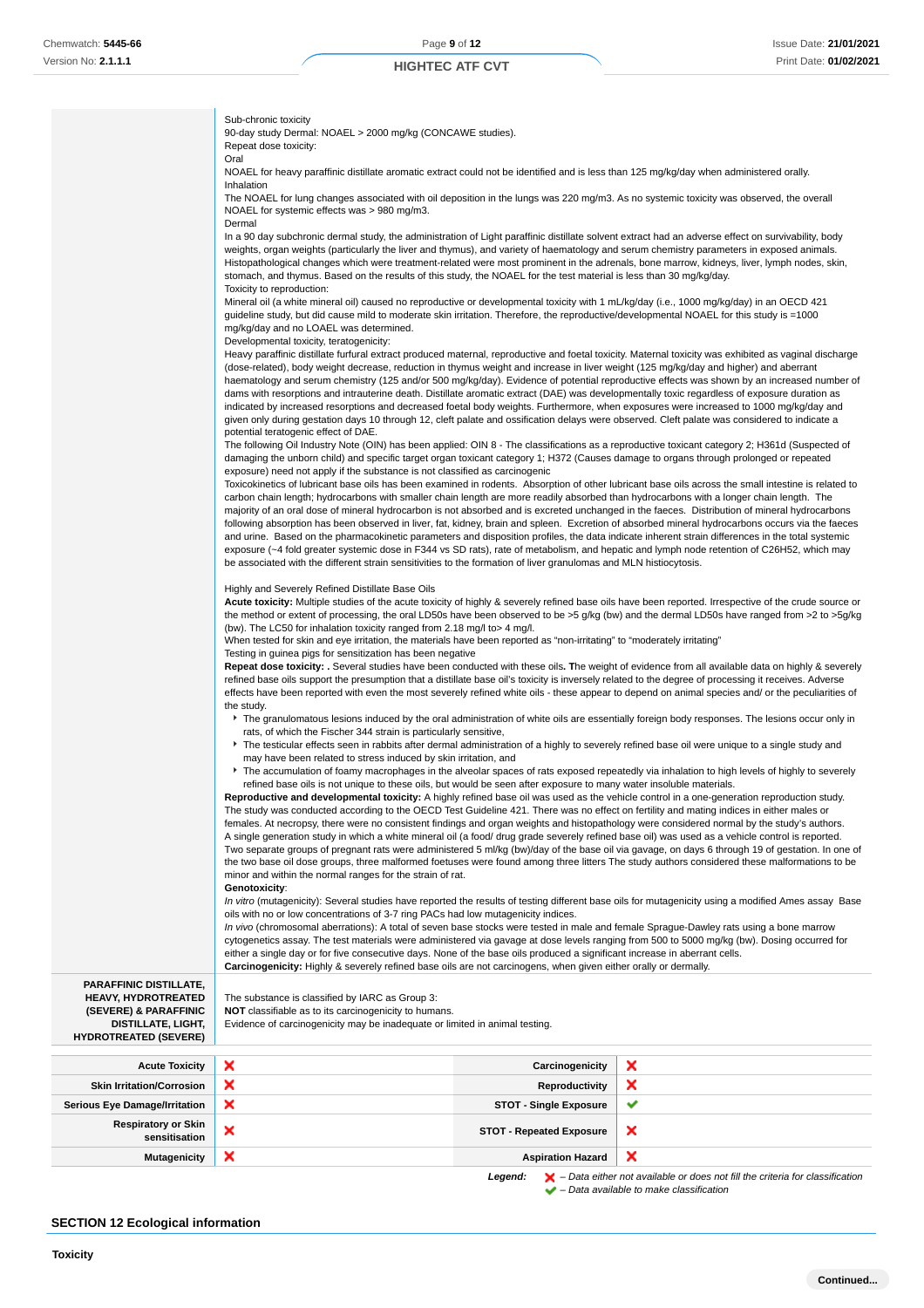## **HIGHTEC ATF CVT**

|                                                            | Endpoint                | <b>Test Duration (hr)</b>                                                                                                                                                                                                                                                                                                                                                                       | <b>Species</b>                | Value            | Source           |
|------------------------------------------------------------|-------------------------|-------------------------------------------------------------------------------------------------------------------------------------------------------------------------------------------------------------------------------------------------------------------------------------------------------------------------------------------------------------------------------------------------|-------------------------------|------------------|------------------|
| <b>HIGHTEC ATF CVT</b>                                     | <b>Not</b><br>Available | Not Available                                                                                                                                                                                                                                                                                                                                                                                   | Not Available                 | Not<br>Available | Not<br>Available |
|                                                            | Endpoint                | <b>Test Duration (hr)</b>                                                                                                                                                                                                                                                                                                                                                                       | <b>Species</b>                | Value            | <b>Source</b>    |
|                                                            | <b>LC50</b>             | 96                                                                                                                                                                                                                                                                                                                                                                                              | Fish                          | $>100$ mg/L      | 2                |
| paraffinic distillate, heavy,<br>hydrotreated (severe)     | EC50                    | 48                                                                                                                                                                                                                                                                                                                                                                                              | Crustacea                     | >1000mg/L        | 1                |
|                                                            | EC50                    | 96                                                                                                                                                                                                                                                                                                                                                                                              | Algae or other aquatic plants | >1000mg/L        | $\mathbf{1}$     |
|                                                            | <b>NOEC</b>             | 504                                                                                                                                                                                                                                                                                                                                                                                             | Crustacea                     | $>1$ mg/L        | 1                |
| paraffinic distillate, light,<br>hydrotreated (severe)     | Endpoint                | <b>Test Duration (hr)</b>                                                                                                                                                                                                                                                                                                                                                                       | <b>Species</b>                | Value            | <b>Source</b>    |
|                                                            | <b>LC50</b>             | 96                                                                                                                                                                                                                                                                                                                                                                                              | Fish                          | $>100$ mg/L      | 2                |
|                                                            | EC50                    | 48                                                                                                                                                                                                                                                                                                                                                                                              | Crustacea                     | >1000mg/L        | 1                |
|                                                            | <b>NOEC</b>             | 504                                                                                                                                                                                                                                                                                                                                                                                             | Crustacea                     | $>1$ mg/L        | $\mathbf 1$      |
|                                                            | Endpoint                | <b>Test Duration (hr)</b>                                                                                                                                                                                                                                                                                                                                                                       | <b>Species</b>                | Value            | <b>Source</b>    |
| lubricating oils, petroleum<br>C15-30 hydrotreated neutral | <b>LC50</b>             | 96                                                                                                                                                                                                                                                                                                                                                                                              | Fish                          | $1.13$ mg/L      | 2                |
|                                                            | EC50                    | 48                                                                                                                                                                                                                                                                                                                                                                                              | Crustacea                     | 2mg/L            | 2                |
|                                                            | <b>NOEC</b>             | 504                                                                                                                                                                                                                                                                                                                                                                                             | Crustacea                     | $>1$ mg/L        | $\mathbf{1}$     |
| Legend:                                                    |                         | Extracted from 1. IUCLID Toxicity Data 2. Europe ECHA Registered Substances - Ecotoxicological Information - Aquatic Toxicity 3. EPIWIN Suite<br>V3.12 (QSAR) - Aquatic Toxicity Data (Estimated) 4. US EPA, Ecotox database - Aquatic Toxicity Data 5. ECETOC Aquatic Hazard Assessment<br>Data 6. NITE (Japan) - Bioconcentration Data 7. METI (Japan) - Bioconcentration Data 8. Vendor Data |                               |                  |                  |

#### **DO NOT** discharge into sewer or waterways.

## **Persistence and degradability**

| Ingredient                       | Persistence: Water/Soil               | Persistence: Air                      |
|----------------------------------|---------------------------------------|---------------------------------------|
|                                  | No Data available for all ingredients | No Data available for all ingredients |
|                                  |                                       |                                       |
| <b>Bioaccumulative potential</b> |                                       |                                       |
| Ingredient                       | <b>Bioaccumulation</b>                |                                       |
|                                  | No Data available for all ingredients |                                       |
|                                  |                                       |                                       |
| Mobility in soil                 |                                       |                                       |
| Ingredient                       | <b>Mobility</b>                       |                                       |
|                                  | No Data available for all ingredients |                                       |

## **SECTION 13 Disposal considerations**

| Waste treatment methods      |                                                                                                                                                                                                                                                                                                                                                                                                                                                                                                                                                                                                             |  |
|------------------------------|-------------------------------------------------------------------------------------------------------------------------------------------------------------------------------------------------------------------------------------------------------------------------------------------------------------------------------------------------------------------------------------------------------------------------------------------------------------------------------------------------------------------------------------------------------------------------------------------------------------|--|
| Product / Packaging disposal | <b>DO NOT</b> allow wash water from cleaning or process equipment to enter drains.<br>It may be necessary to collect all wash water for treatment before disposal.<br>In all cases disposal to sewer may be subject to local laws and regulations and these should be considered first.<br>Where in doubt contact the responsible authority.<br>Recycle wherever possible or consult manufacturer for recycling options.<br>Consult State Land Waste Authority for disposal.<br>Bury or incinerate residue at an approved site.<br>Recycle containers if possible, or dispose of in an authorised landfill. |  |

## **SECTION 14 Transport information**

# **Labels Required Marine Pollutant** NO

**HAZCHEM** Not Applicable

## **Land transport (ADG): NOT REGULATED FOR TRANSPORT OF DANGEROUS GOODS**

## **Air transport (ICAO-IATA / DGR): NOT REGULATED FOR TRANSPORT OF DANGEROUS GOODS**

## **Sea transport (IMDG-Code / GGVSee): NOT REGULATED FOR TRANSPORT OF DANGEROUS GOODS**

**Transport in bulk according to Annex II of MARPOL and the IBC code**

#### Not Applicable

## **Transport in bulk in accordance with MARPOL Annex V and the IMSBC Code**

| <b>Product name</b>                                    | Group         |
|--------------------------------------------------------|---------------|
| paraffinic distillate, heavy,<br>hydrotreated (severe) | Not Available |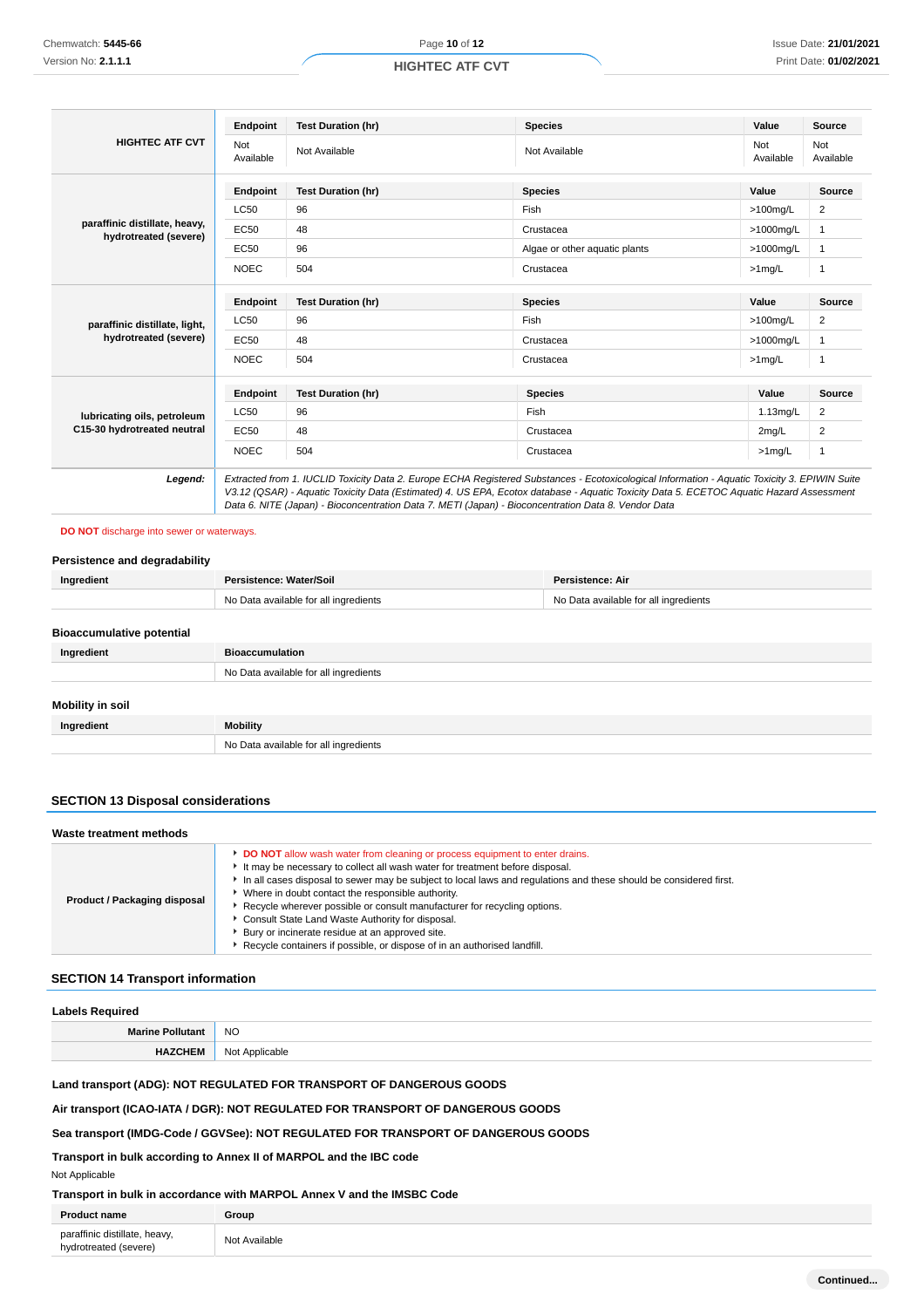| Group         |
|---------------|
| Not Available |
| Not Available |
|               |

| Transport in bulk in accordance with the ICG Code          |                  |
|------------------------------------------------------------|------------------|
| <b>Product name</b>                                        | <b>Ship Type</b> |
| paraffinic distillate, heavy,<br>hydrotreated (severe)     | Not Available    |
| paraffinic distillate, light,<br>hydrotreated (severe)     | Not Available    |
| lubricating oils, petroleum<br>C15-30 hydrotreated neutral | Not Available    |

### **SECTION 15 Regulatory information**

## **Safety, health and environmental regulations / legislation specific for the substance or mixture**

#### I **paraffinic distillate, heavy, hydrotreated (severe) is found on the following regulatory lists**

Australia Hazardous Chemical Information System (HCIS) - Hazardous Chemicals

Australian Inventory of Industrial Chemicals (AIIC)

Chemical Footprint Project - Chemicals of High Concern List

International Agency for Research on Cancer (IARC) - Agents Classified by the IARC Monographs

#### ı **paraffinic distillate, light, hydrotreated (severe) is found on the following regulatory lists**

Australia Hazardous Chemical Information System (HCIS) - Hazardous Chemicals

Australian Inventory of Industrial Chemicals (AIIC)

Chemical Footprint Project - Chemicals of High Concern List

International Agency for Research on Cancer (IARC) - Agents Classified by the IARC Monographs

#### ı **lubricating oils, petroleum C15-30 hydrotreated neutral is found on the following regulatory lists**

Australia Hazardous Chemical Information System (HCIS) - Hazardous Chemicals

Australian Inventory of Industrial Chemicals (AIIC)

Chemical Footprint Project - Chemicals of High Concern List

International Agency for Research on Cancer (IARC) - Agents Classified by the IARC Monographs

#### **National Inventory Status**

| <b>National Inventory</b>                          | <b>Status</b>                                                                                                                                                                                            |
|----------------------------------------------------|----------------------------------------------------------------------------------------------------------------------------------------------------------------------------------------------------------|
| Australia - AIIC / Australia<br>Non-Industrial Use | Yes                                                                                                                                                                                                      |
| Canada - DSL                                       | Yes                                                                                                                                                                                                      |
| Canada - NDSL                                      | No (paraffinic distillate, heavy, hydrotreated (severe); paraffinic distillate, light, hydrotreated (severe); lubricating oils, petroleum C15-30<br>hydrotreated neutral)                                |
| China - IECSC                                      | Yes                                                                                                                                                                                                      |
| Europe - EINEC / ELINCS / NLP                      | Yes                                                                                                                                                                                                      |
| Japan - ENCS                                       | No (lubricating oils, petroleum C15-30 hydrotreated neutral)                                                                                                                                             |
| Korea - KECI                                       | Yes                                                                                                                                                                                                      |
| New Zealand - NZIoC                                | Yes                                                                                                                                                                                                      |
| Philippines - PICCS                                | Yes                                                                                                                                                                                                      |
| USA - TSCA                                         | Yes                                                                                                                                                                                                      |
| Taiwan - TCSI                                      | Yes                                                                                                                                                                                                      |
| Mexico - INSQ                                      | No (paraffinic distillate, light, hydrotreated (severe))                                                                                                                                                 |
| Vietnam - NCI                                      | Yes                                                                                                                                                                                                      |
| Russia - ARIPS                                     | No (lubricating oils, petroleum C15-30 hydrotreated neutral)                                                                                                                                             |
| Legend:                                            | Yes = All CAS declared ingredients are on the inventory<br>No = One or more of the CAS listed ingredients are not on the inventory and are not exempt from listing(see specific ingredients in brackets) |

## **SECTION 16 Other information**

#### **Other information**

Classification of the preparation and its individual components has drawn on official and authoritative sources as well as independent review by the Chemwatch Classification committee using available literature references.

The SDS is a Hazard Communication tool and should be used to assist in the Risk Assessment. Many factors determine whether the reported Hazards are Risks in the workplace or other settings. Risks may be determined by reference to Exposures Scenarios. Scale of use, frequency of use and current or available engineering controls must be considered.